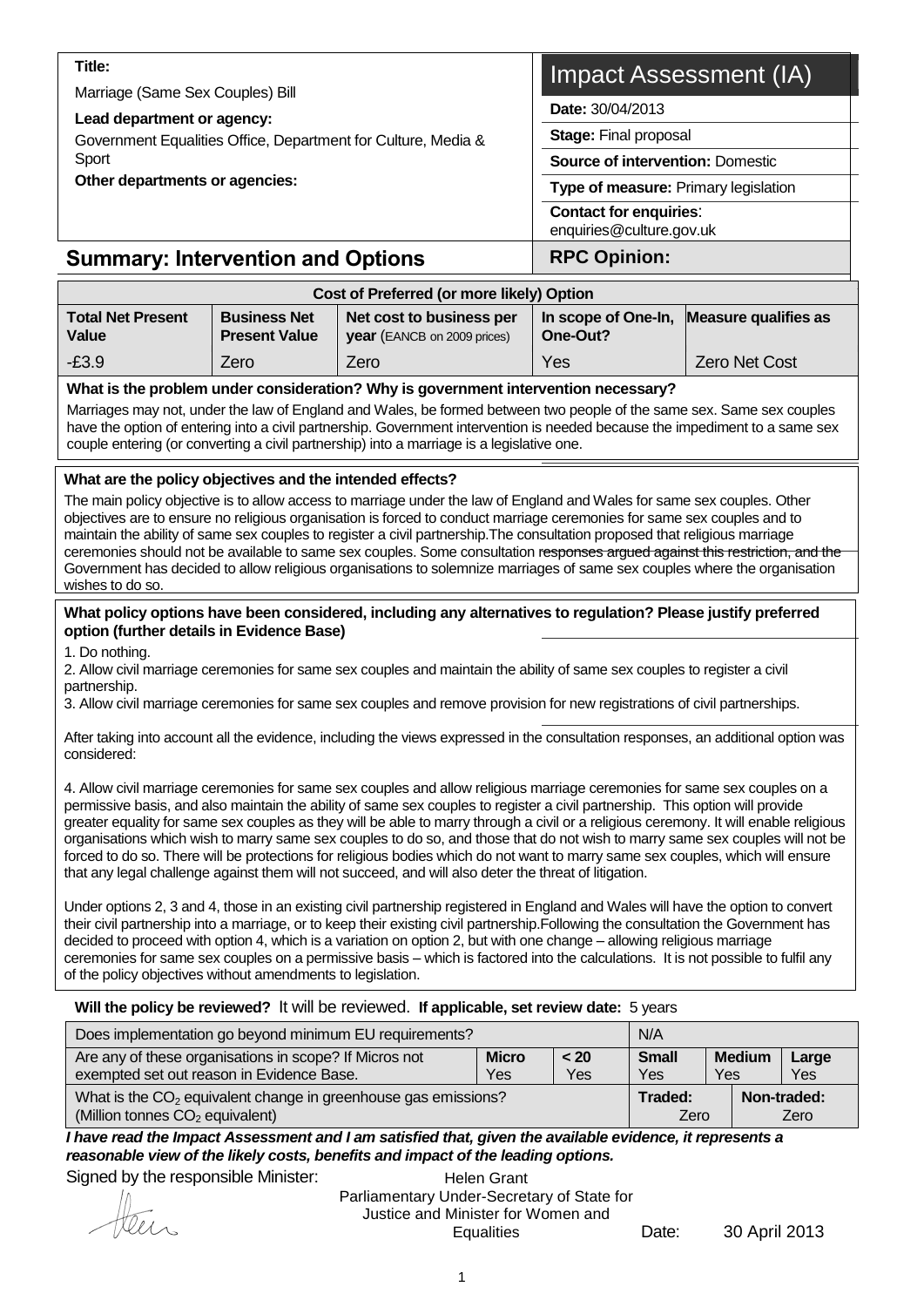## Summary: Analysis & Evidence **Policy Option 4 Description:**

**FULL ECONOMIC ASSESSMENT**

| <b>Year 2011</b><br><b>Year 2011</b><br>Years 10<br>Low: -4.5<br>Best Estimate: -3.9<br><b>High: 12.4</b><br><b>Total Transition</b><br><b>Average Annual</b><br>COSTS (£m)<br>(excl. Transition) (Constant Price)<br>(Constant Price)<br>(Present Value)<br>Years<br>Low<br>$-3.3$<br>Zero<br>10<br>High<br>$-4.7$<br>Zero<br><b>Best Estimate</b><br>$-4.0$<br>Zero<br>Description and scale of key monetised costs by 'main affected groups'<br>Register Office, Department for Work and Pensions, Office for National Statistics, Her Majesty's Revenue and Customs,<br>familiarisation costs for local authorities who employ registrars to conduct civil marriage ceremonies.<br>Other key non-monetised costs by 'main affected groups'<br>We have not identified any such costs for business. There may be some indirect costs for some religious organisations, but<br>negligible.<br><b>Total Transition</b><br><b>Average Annual</b><br><b>Total Benefit</b><br><b>BENEFITS (£m)</b><br>(excl. Transition) (Constant Price)<br>(Constant Price)<br>Years<br>(Present Value)<br>0.1<br>0<br>Low<br>10<br>High<br>15.7<br>0<br>0.1<br>0<br><b>Best Estimate</b><br>Description and scale of key monetised benefits by 'main affected groups'<br>short term increase in demand could result in an economic benefit of £14.4 million from additional spending on same sex<br>as a "high" estimate.<br>Other key non-monetised benefits by 'main affected groups'<br>There will be benefits to same sex couples, who want to convert existing civil partnerships into marriages or form marriages in<br>the future, because some couples place greater social and emotional value on a marriage compared to a civil partnership. | <b>Price Base</b>                                                                                                                                                                                                                                                                                                                                                                                                                                                                                                                                                                                                                                                     | <b>Time Period</b><br><b>PV Base</b><br>Net Benefit (Present Value (PV)) (£m) |  |  |  |  |     |  |        |        |                   |
|----------------------------------------------------------------------------------------------------------------------------------------------------------------------------------------------------------------------------------------------------------------------------------------------------------------------------------------------------------------------------------------------------------------------------------------------------------------------------------------------------------------------------------------------------------------------------------------------------------------------------------------------------------------------------------------------------------------------------------------------------------------------------------------------------------------------------------------------------------------------------------------------------------------------------------------------------------------------------------------------------------------------------------------------------------------------------------------------------------------------------------------------------------------------------------------------------------------------------------------------------------------------------------------------------------------------------------------------------------------------------------------------------------------------------------------------------------------------------------------------------------------------------------------------------------------------------------------------------------------------------------------------------------------------------------------------------------------------------------------|-----------------------------------------------------------------------------------------------------------------------------------------------------------------------------------------------------------------------------------------------------------------------------------------------------------------------------------------------------------------------------------------------------------------------------------------------------------------------------------------------------------------------------------------------------------------------------------------------------------------------------------------------------------------------|-------------------------------------------------------------------------------|--|--|--|--|-----|--|--------|--------|-------------------|
|                                                                                                                                                                                                                                                                                                                                                                                                                                                                                                                                                                                                                                                                                                                                                                                                                                                                                                                                                                                                                                                                                                                                                                                                                                                                                                                                                                                                                                                                                                                                                                                                                                                                                                                                        |                                                                                                                                                                                                                                                                                                                                                                                                                                                                                                                                                                                                                                                                       |                                                                               |  |  |  |  |     |  |        |        |                   |
|                                                                                                                                                                                                                                                                                                                                                                                                                                                                                                                                                                                                                                                                                                                                                                                                                                                                                                                                                                                                                                                                                                                                                                                                                                                                                                                                                                                                                                                                                                                                                                                                                                                                                                                                        |                                                                                                                                                                                                                                                                                                                                                                                                                                                                                                                                                                                                                                                                       |                                                                               |  |  |  |  |     |  |        |        | <b>Total Cost</b> |
|                                                                                                                                                                                                                                                                                                                                                                                                                                                                                                                                                                                                                                                                                                                                                                                                                                                                                                                                                                                                                                                                                                                                                                                                                                                                                                                                                                                                                                                                                                                                                                                                                                                                                                                                        |                                                                                                                                                                                                                                                                                                                                                                                                                                                                                                                                                                                                                                                                       |                                                                               |  |  |  |  |     |  |        | $-3.3$ |                   |
|                                                                                                                                                                                                                                                                                                                                                                                                                                                                                                                                                                                                                                                                                                                                                                                                                                                                                                                                                                                                                                                                                                                                                                                                                                                                                                                                                                                                                                                                                                                                                                                                                                                                                                                                        |                                                                                                                                                                                                                                                                                                                                                                                                                                                                                                                                                                                                                                                                       |                                                                               |  |  |  |  |     |  | $-4.7$ |        |                   |
|                                                                                                                                                                                                                                                                                                                                                                                                                                                                                                                                                                                                                                                                                                                                                                                                                                                                                                                                                                                                                                                                                                                                                                                                                                                                                                                                                                                                                                                                                                                                                                                                                                                                                                                                        |                                                                                                                                                                                                                                                                                                                                                                                                                                                                                                                                                                                                                                                                       |                                                                               |  |  |  |  |     |  |        | $-4.0$ |                   |
|                                                                                                                                                                                                                                                                                                                                                                                                                                                                                                                                                                                                                                                                                                                                                                                                                                                                                                                                                                                                                                                                                                                                                                                                                                                                                                                                                                                                                                                                                                                                                                                                                                                                                                                                        | We have not identified any costs to business. There may be some costs for religious organisations relating to premises being<br>registered for marriages of same sex couples. The costs of this proposal fall primarily on public bodies which will need to adjust<br>IT systems or administrative processes to register same sex couples as married. These include to varying degrees the General<br>Ministry of Justice, Her Majesty's Courts and Tribunals Service (including the Gender Recognition Panel). There are also some                                                                                                                                   |                                                                               |  |  |  |  |     |  |        |        |                   |
|                                                                                                                                                                                                                                                                                                                                                                                                                                                                                                                                                                                                                                                                                                                                                                                                                                                                                                                                                                                                                                                                                                                                                                                                                                                                                                                                                                                                                                                                                                                                                                                                                                                                                                                                        | only those who wish to marry same sex couples. These would be familiarisation and training costs, but we consider these to be                                                                                                                                                                                                                                                                                                                                                                                                                                                                                                                                         |                                                                               |  |  |  |  |     |  |        |        |                   |
|                                                                                                                                                                                                                                                                                                                                                                                                                                                                                                                                                                                                                                                                                                                                                                                                                                                                                                                                                                                                                                                                                                                                                                                                                                                                                                                                                                                                                                                                                                                                                                                                                                                                                                                                        |                                                                                                                                                                                                                                                                                                                                                                                                                                                                                                                                                                                                                                                                       |                                                                               |  |  |  |  |     |  |        |        |                   |
|                                                                                                                                                                                                                                                                                                                                                                                                                                                                                                                                                                                                                                                                                                                                                                                                                                                                                                                                                                                                                                                                                                                                                                                                                                                                                                                                                                                                                                                                                                                                                                                                                                                                                                                                        |                                                                                                                                                                                                                                                                                                                                                                                                                                                                                                                                                                                                                                                                       |                                                                               |  |  |  |  | 0.1 |  |        |        |                   |
|                                                                                                                                                                                                                                                                                                                                                                                                                                                                                                                                                                                                                                                                                                                                                                                                                                                                                                                                                                                                                                                                                                                                                                                                                                                                                                                                                                                                                                                                                                                                                                                                                                                                                                                                        |                                                                                                                                                                                                                                                                                                                                                                                                                                                                                                                                                                                                                                                                       |                                                                               |  |  |  |  |     |  |        |        | 15.7              |
|                                                                                                                                                                                                                                                                                                                                                                                                                                                                                                                                                                                                                                                                                                                                                                                                                                                                                                                                                                                                                                                                                                                                                                                                                                                                                                                                                                                                                                                                                                                                                                                                                                                                                                                                        |                                                                                                                                                                                                                                                                                                                                                                                                                                                                                                                                                                                                                                                                       |                                                                               |  |  |  |  |     |  |        |        | 0.1               |
|                                                                                                                                                                                                                                                                                                                                                                                                                                                                                                                                                                                                                                                                                                                                                                                                                                                                                                                                                                                                                                                                                                                                                                                                                                                                                                                                                                                                                                                                                                                                                                                                                                                                                                                                        | An economic benefit could result from the policy if it results in a greater total number of same sex marriage ceremonies and civil<br>partnership registrations after the change, compared to the number of civil partnership registrations under the current system. A<br>marriage ceremonies, plus an estimated economic benefit of £3.0 million from new ceremonies for same sex couples choosing<br>to convert their civil partnership to a marriage. However, because of the uncertainty involved in predicting demand and because<br>this spending may not be entirely additional, our best estimate assumes no change in demand, and we include these benefits |                                                                               |  |  |  |  |     |  |        |        |                   |
| There will be a benefit to those in a marriage where one spouse wants to change their legal gender, since they could do so<br>without the need to end their marriage. There is some evidence that marriage for same sex couples could improve the health of<br>lesbian, gay, bisexual and transgender (LGB&T) people.                                                                                                                                                                                                                                                                                                                                                                                                                                                                                                                                                                                                                                                                                                                                                                                                                                                                                                                                                                                                                                                                                                                                                                                                                                                                                                                                                                                                                  |                                                                                                                                                                                                                                                                                                                                                                                                                                                                                                                                                                                                                                                                       |                                                                               |  |  |  |  |     |  |        |        |                   |
| 3.5<br>Key assumptions/sensitivities/risks<br>Discount rate (%)<br>Our best estimate assumes no increase in the total demand for same sex marriage ceremonies and civil partnership<br>registrations after the change, over and above the existing demand for civil partnership registrations. If there were to be an<br>increase in total demand, there would be no additional costs, but potentially economic benefits (included as our "high"<br>estimate). The change in the law is likely to result in an increase in the number of applications to the Gender Recognition Panel,<br>from people who transitioned some years ago but did not apply for legal recognition of their acquired gender because they<br>wanted to remain in their marriage, but this is difficult to predict with precision.<br><b>BUSINESS ASSESSMENT (of chosen option)</b>                                                                                                                                                                                                                                                                                                                                                                                                                                                                                                                                                                                                                                                                                                                                                                                                                                                                           |                                                                                                                                                                                                                                                                                                                                                                                                                                                                                                                                                                                                                                                                       |                                                                               |  |  |  |  |     |  |        |        |                   |

|                    | Direct impact on business (Equivalent Annual) £m: | In scope of OIOO? | Measure qualifies as |               |
|--------------------|---------------------------------------------------|-------------------|----------------------|---------------|
| <b>Costs: Zero</b> | <b>Benefits: Zero</b>                             | <b>Net: Zero</b>  | Yes                  | Zero Net Cost |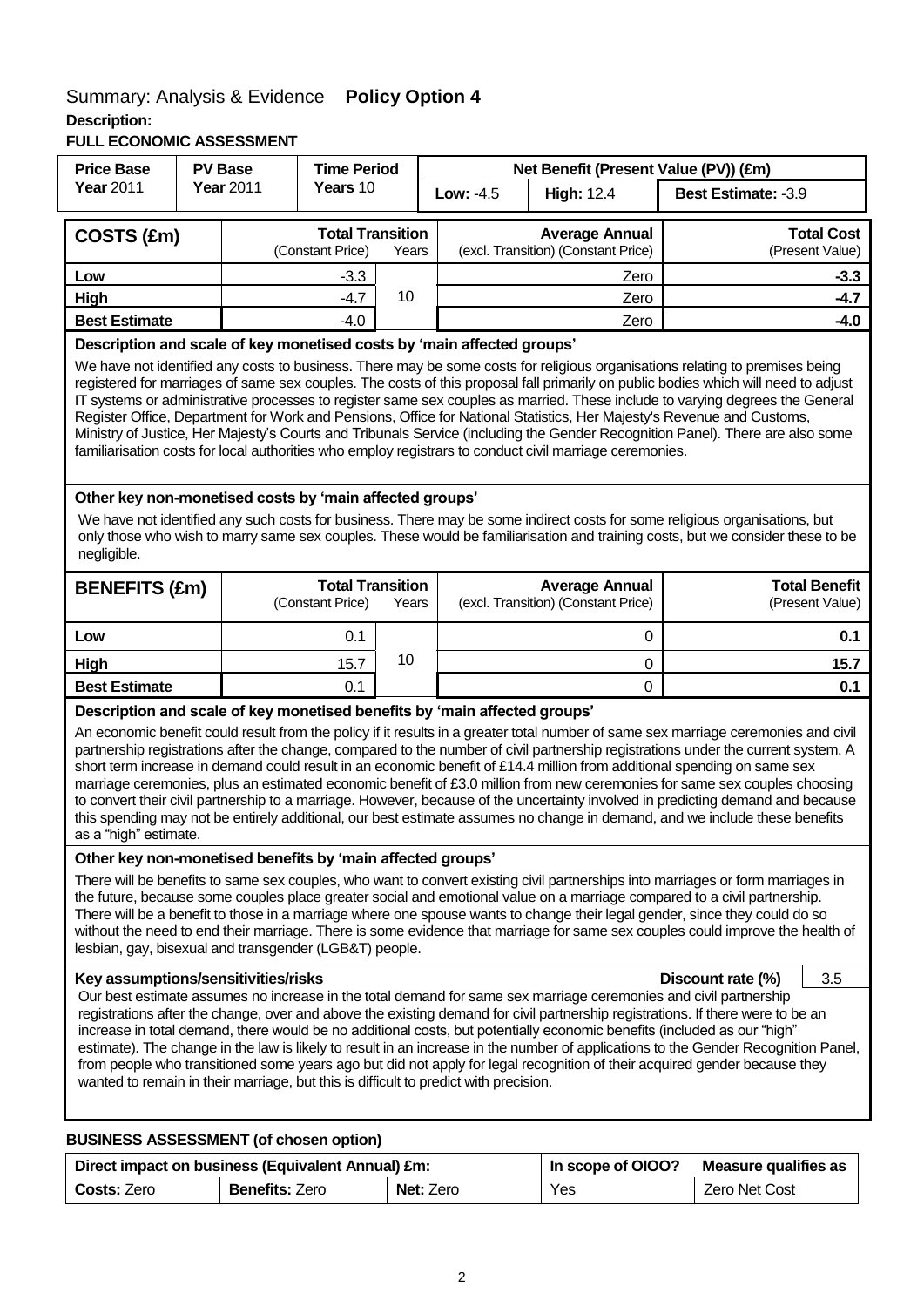# **Evidence base (for summary sheets)**

# **A. Strategic overview**

## **A.1 Problem under consideration**

The introduction of civil partnerships was a significant step forward for our society, as for the first time same sex couples could make a public and legally recognised commitment to one another. These unions are often referred to colloquially as a marriage, but they are not exactly the same. Under current law in England and Wales, the Marriage Act 1949 only allows a marriage to be formed between a man and a woman. The Government is committed to freedom and fairness and has decided to allow same sex couples to marry and therefore allow access to marriage regardless of gender or sexual orientation.

The Government considers the love between two people of the same sex to be equal to that of opposite sex couples and therefore they should be able to marry. The intervention is necessarily a legislative one, as the barrier to same sex couples forming a marriage is in primary legislation. The consultation-stage impact assessment considered two options, both restricted to allowing same sex marriage by way of civil ceremonies only.

The public consultation in 2012 proposed that religious marriage ceremonies would not be available to same sex couples and that religious organisations would not be forced to conduct marriage ceremonies for same sex couples. The Government remains clear about its commitment to the fundamental principle that no religious organisation or individual should be forced to conduct religious same sex marriage ceremonies. While opinion was divided, a large number of respondents to the consultation, as well as others whose views were sought as part of wider discussions, including religious organisations, wanted same sex couples to have the option of a religious marriage ceremony. Some respondents were concerned that, if religious marriage ceremonies for same sex couples were not allowed, there would be tremendous pressure placed on religious organisations to marry same sex couples. Responses included those from religious organisations both for and against the proposals. Some respondents, including major religious organisations, suggested that it would be an unjustified restriction on religious freedom to make civil marriage ceremonies available to same sex couples, but not to allow those religious organisations which wished to marry same sex couples to do so.

After taking into account all of the evidence, including the views expressed in the consultation responses, the Government has decided that there is strength in the argument that, once marriage is extended to same sex couples, religious organisations which want to marry same sex couples should be able to do so.

Therefore, the Government has decided that the best approach is to allow those religious organisations which want to, to opt into conducting religious marriage ceremonies for same sex couples through a statutory process. We have therefore altered our preferred option to take this into account (this is covered as option 4 below). Unless a religious organisation expressly opts in, it will remain unlawful for a religious organisation or individual minister to marry same sex couples. Those religious organisations which do not wish to opt in will be provided with robust protections to ensure that there is no reasonable prospect of success if they are sued for their failure to opt in (with the opportunity for an early application for strike out to be made if any claim is issued).

By widening the original proposal to permit religious marriage ceremonies (on a permissive basis) for same sex couples, more choice and equality is given to same sex couples. As part of this, the Government will put in place appropriate protections to ensure that any legal challenge against a religious organisation or their representatives for refusing to marry a same sex couple will not succeed, which will also deter the threat of litigation.

## **A.2 Background**

The Civil Partnership Act 2004 allows same sex couples to have their relationship legally recognised, gaining rights, responsibilities and protection that are broadly equivalent to those afforded by marriage. However, this is a separate legal framework to that of marriage. Currently, only opposite sex couples can marry and only same sex couples can register a civil partnership.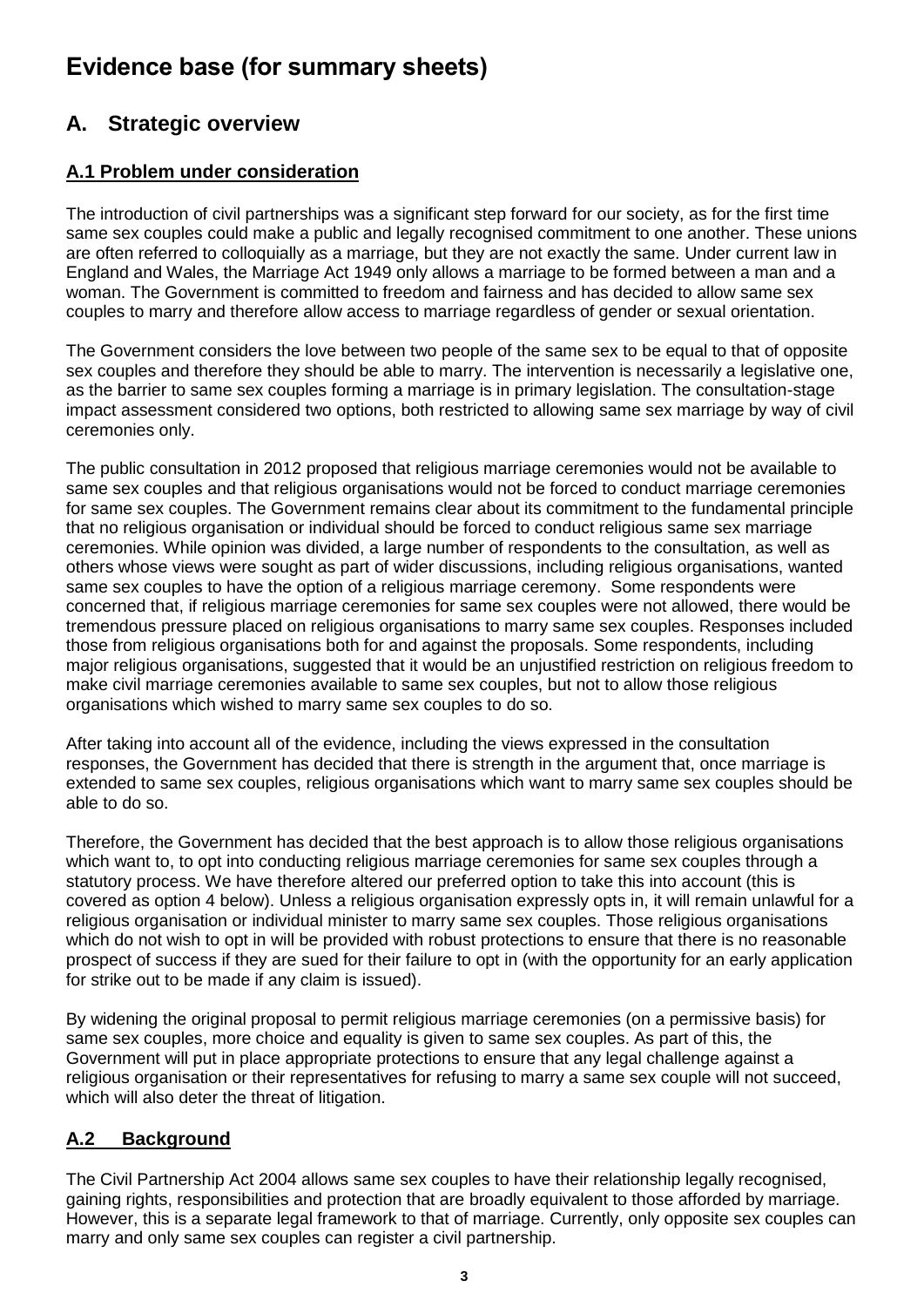In March 2010 the then Government announced that it would be looking at the next steps for civil partnerships. As part of a listening exercise on section 202 of the Equality Act 2010 (to allow civil partnerships to be registered on religious premises), it became clear from stakeholders, including some religious organisations and LGB&T organisations, that there was a desire to move forward towards marriage for same sex couples.

On 17 September 2011 the current Government announced that it would be launching a consultation on marriage for same sex couples in March 2012. Prior to this date, to allow it to shape the consultation document, Ministers and officials met LGB&T stakeholders, and religious and non-religious groups.

The public consultation set out the Government's proposals to enable same sex couples to have a civil marriage ceremony. It ran for 13 weeks and closed on 14 June 2012. There were over 228,000 replies and a number of large petitions.

The consultation asked respondents whether couples regardless of gender or sexual orientation should be able to marry in a civil ceremony: 53% of respondents who responded to the question were in favour of this. Amongst the wider population, recent polls on same sex marriage have shown that 62%<sup>1</sup> and  $60\%$ <sup>2</sup> of respondents agreed that the Government should introduce same sex marriage.

## **A.3 Groups affected**

l

The policy will affect anyone wishing to enter into a marriage with someone of the same sex, or anyone in a marriage who is seeking to change their legal gender while remaining in that marriage. The changes will make same sex marriage lawful in England and Wales. The Scottish Government has conducted its own consultation to allow same sex couples to marry and the Northern Ireland Executive has indicated that it will not be changing Northern Irish legislation in this area.

Estimates of the number of lesbian, gay and bisexual (LGB) individuals in England and Wales are available from a number of different sources, but are widely contested. The Citizenship Survey 2009/10 estimated that approximately 2.3% of the population are LGB (the question also had a 2.7% nonresponse rate); the Integrated Household Survey 2011/12 estimated a slightly lower proportion, at 1.5% of the population (with a 3.6% non-response rate).

Same sex couples have, since December 2005, been able to register a civil partnership. 1,857 civil partnerships were registered in England and Wales in the 11 days available in December 2005, 14,943 were formed in 2006 and 7,929 were formed in 2007. Since 2007, the number of civil partnership registrations seems to have reached a steady rate of approximately 6,000 per year (ONS 2012). In total, in 2005 to 2011 there were just under 49,000 civil partnership registrations.

The policy will also affect married individuals who wish to change their legal gender (by obtaining a Gender Recognition Certificate), because they will be able to do so without having to end their marriage. Those in a civil partnership will be able to convert their civil partnership into a marriage without legally ending their civil partnership.

Foreign citizens who enter into same sex unions abroad will be affected in terms of how their relationship is treated within England and Wales. The United Kingdom currently treats all same sex relationships entered into abroad as civil partnerships, provided they meet certain criteria; in future, those same sex unions which meet the criteria of a marriage will be recognised as such in England and Wales.

There may be some impact on premises which host marriage ceremonies. These may be non-religious premises approved by individual local authorities for civil marriage ceremonies, which may be businesses of any size, or places of worship registered by individual local authorities for religious marriage ceremonies, where the governing authority of the religious organisation wishes to marry same sex couples. We do not have comprehensive information on the number or size of premises approved or registered for marriage ceremonies in England and Wales.

<sup>1</sup> ICM survey, commissioned by the Guardian (19 December 2012) showed 62% support introduction of same sex marriage, 31% oppose and 7% don"t know.

 $^2$  Survation survey, commissioned by the Mail on Sunday (14 December 2012) showed 60% support introduction of same sex marriage and 40% oppose.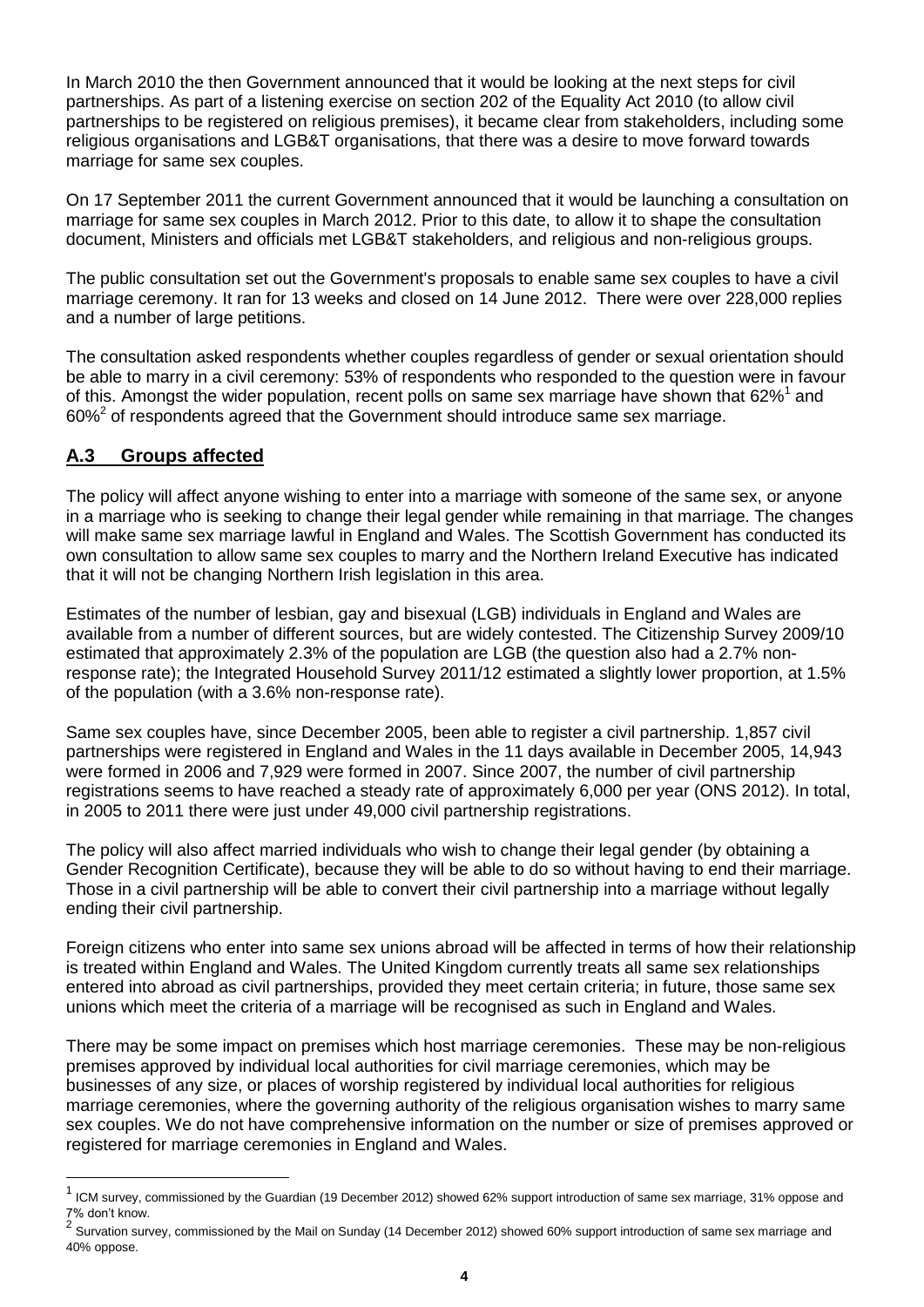## **A.4 Consultation**

## **Within Government**

Meetings and discussions have been held across Government. The main departments with which meetings were held were: Ministry of Justice, Department for Work and Pensions, HM Revenue and Customs, Foreign and Commonwealth Office, Home Office, Department for Communities and Local Government and Ministry of Defence, though others were also engaged.

## **Public consultation**

Ministers and officials have met a range of LGB stakeholders, religious and non-religious groups and transgender groups and individuals.

A public consultation was launched in March 2012 and ran for 13 weeks, closing on 14 June 2012. Government Equalities Office officials also attended a number of events, to seek views and provide a deeper understanding of how the changes would work in practice. Over 228,000 responses were received. There were also 20 petitions in favour of and against the proposals, with 1.1 million signatures. The largest petition was from the Coalition for Marriage, which opposed the proposals. The responses are summarised in the Government response document<sup>3</sup> and we make reference to relevant responses in our evidence base.

## **B. Rationale**

We have identified the problem that same sex couples are unable to marry. Government intervention is needed to allow this. The remedy must be legislative because the State regulates the legal status of marriage and the impediment to two people of the same sex marrying (or converting a civil partnership into a marriage) is a legislative one. The Government has decided to act now, because it believes that change is overdue.

## **C. Objectives**

The policy objectives were:

- 1) To allow equal access to marriage through a civil ceremony for couples regardless of gender or sexual orientation. This will address the disparity that there are currently two separate legal regimes for the relationships of same sex and opposite sex couples and remove the unfair barrier that currently exists for same sex couples.
- 2) To continue to allow same sex couples to register civil partnerships.
- 3) To ensure that there is no impact on the freedom of individuals to practise their religious beliefs or on the ability of religious organisations to marry opposite sex couples according to their rites. To ensure there is no requirement for any religious body to marry same sex couples if they do not wish to, nor any requirement for a religious organisation to permit marriages of same sex couples on their religious premises, if they do not wish to allow this.
- 4) To allow married transsexual people to change their legal gender (by obtaining a full Gender Recognition Certificate (GRC) without having to end their marriage.

The Government also plans to allow same sex couples to marry through religious ceremonies, where the religious organisation wishes to do so. However, to meet objective 3 above, no religious organisation or individual minister will be required to marry a same sex couple and no religious organisation will be forced to permit the marriage of same sex couples on its premises if it does not wish to. There will be protections for religious organisations which do not want to marry same sex

l

 $3$  Equal marriage: The Government's response -

https://www.gov.uk/government/uploads/system/uploads/attachment\_data/file/133262/consultation-response\_1\_.pdf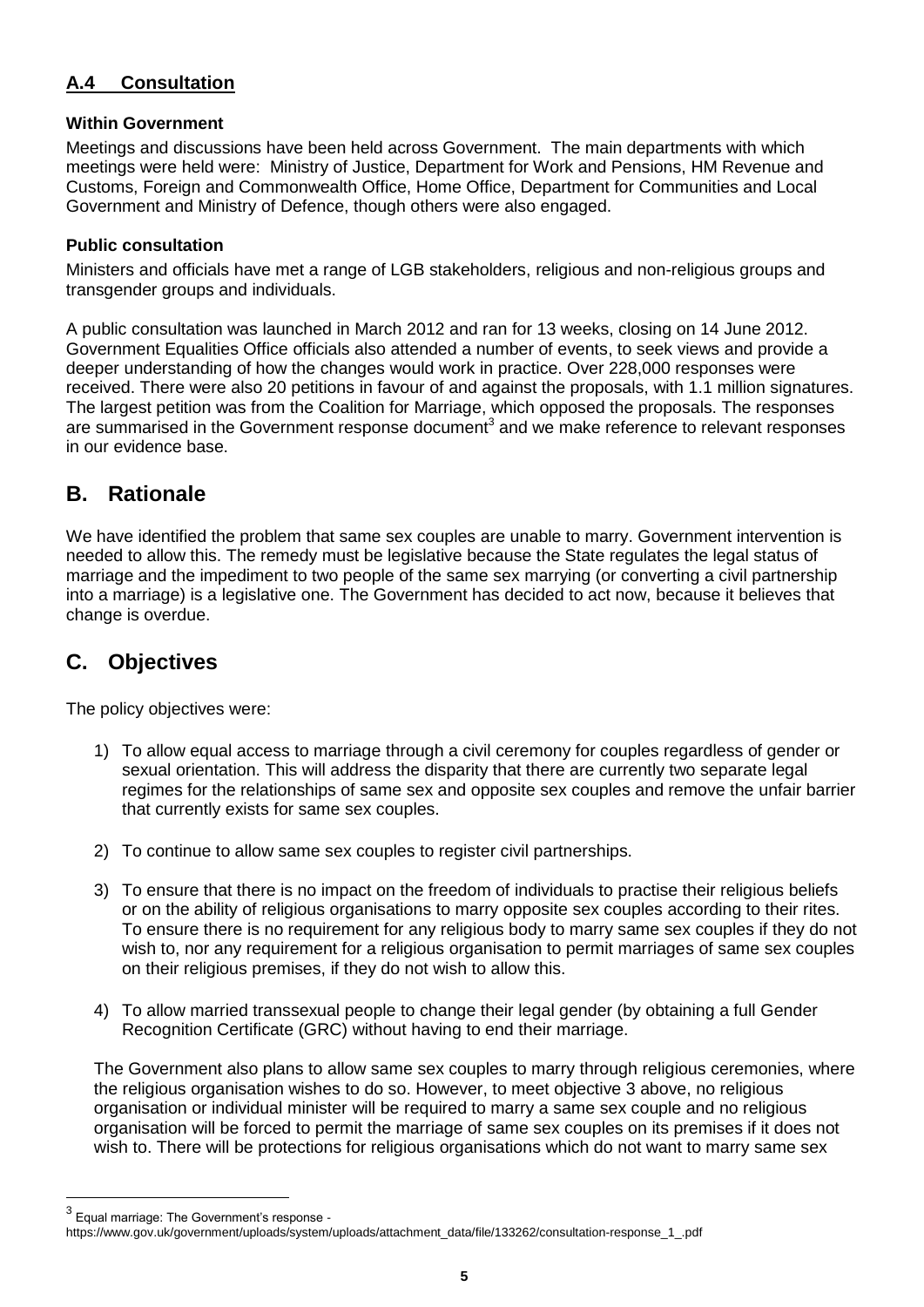couples, which will ensure that any legal challenge against them will not succeed, and will also deter the threat of litigation.

# **D. Options**

Prior to the consultation we were considering the following three options:-

1. Do nothing.

2. Open up civil marriage ceremonies to same sex couples and maintain the ability of same sex couples to register a civil partnership. This was the Government"s preferred option at the time of consultation.

3. Open up civil marriage ceremonies to same sex couples, end the registration of new civil partnerships and allow those who have already registered a civil partnership to convert their relationship into a marriage (or retain the existing civil partnership if they wish). This is not the Government"s preferred option.

In the light of issues raised in the consultation, we considered an additional option:-

4. Open up civil marriage ceremonies to same sex couples and maintain the ability of same sex couples to register a civil partnership, and also allow religious organisations to marry same sex couples according to their rites if the religious organisation so wishes. However, no religious organisation would be forced to marry same sex couples.

The Government has decided to proceed with option 4, which is a variation on option 2, but with one change – allowing religious marriage ceremonies for same sex couples on a permissive basis – which is factored into the calculations.

# **E. Appraisal (Costs and Benefits)**

## **GENERAL ASSUMPTIONS & DATA**

Our best estimate assumes that there would be no additional increase in the demand for same sex relationships (i.e. same sex marriages and civil partnership registrations combined, compared to the number of civil partnership registrations per year under the current system). However, Annex 3 considers international comparisons which suggest that a short-term increase in the number of marriages is likely. We therefore consider the impact of an increase in demand under Economic Benefits below.

We present costs and benefits in current prices (2012/13) throughout the document.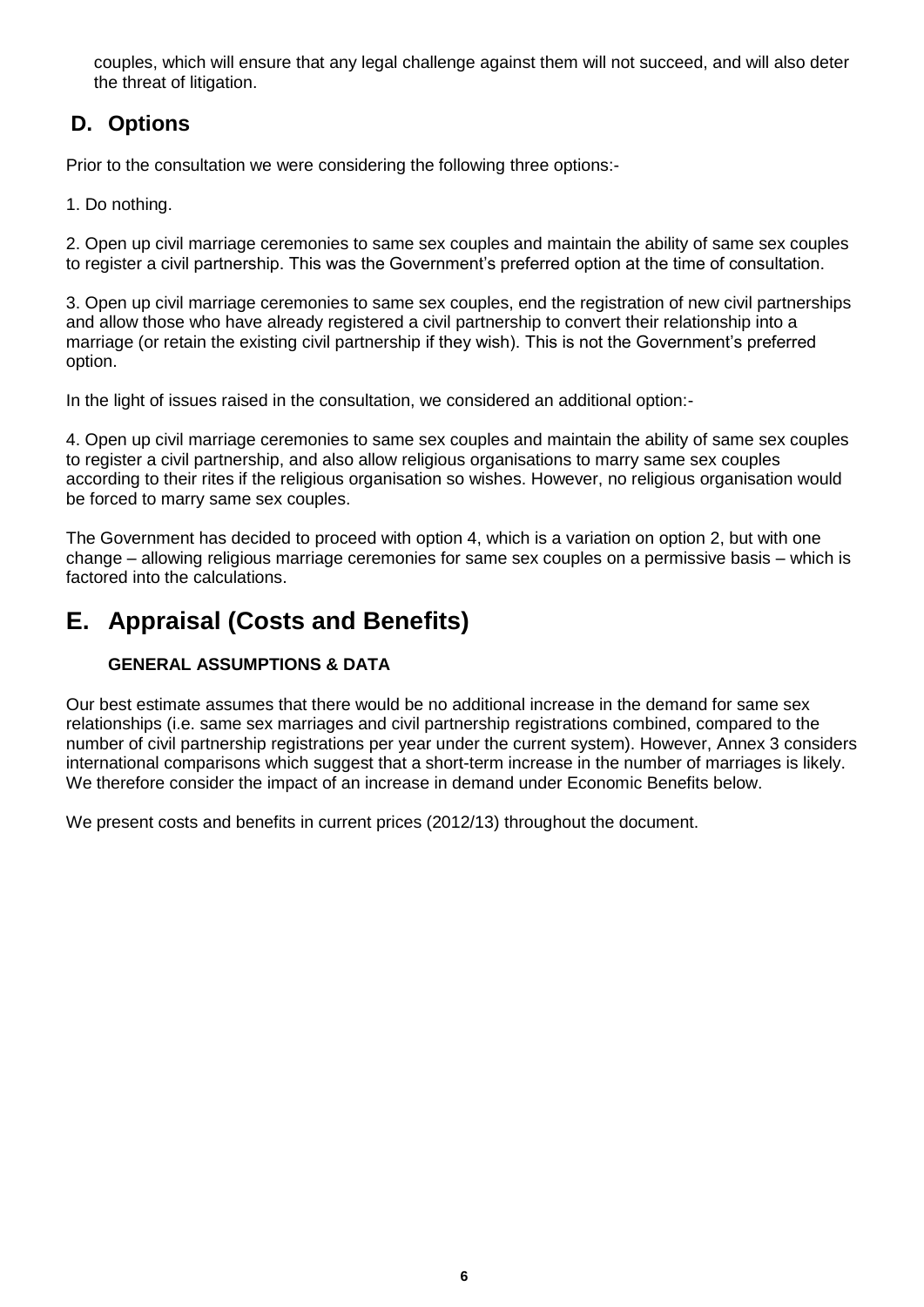| <b>Description</b>                                                                                                                              | <b>Cost</b>                                           |
|-------------------------------------------------------------------------------------------------------------------------------------------------|-------------------------------------------------------|
| Reform IT systems and update guidance                                                                                                           | £80,000                                               |
| Additional operating costs associated with<br>anticipated extra demand for Gender<br>Recognition Certificates estimated over a 5<br>year period | £200,000 - £700,000                                   |
| Reform Register Online (RON) IT system                                                                                                          | £2 million                                            |
| Operational changes required for Gender<br>Recognition Panel database                                                                           | £100,000 - £300,000                                   |
| IT and project costs for contracted out<br>pensions                                                                                             | £400,000                                              |
| Reform IT systems                                                                                                                               | £100,000 - £250,000                                   |
| Update guidance                                                                                                                                 | £100,000 - £200,000                                   |
| Familiarisation costs for registrars                                                                                                            | £190,000 - £670,000                                   |
| Reform court IT system                                                                                                                          | £135,000 - £165,000                                   |
| Amend court forms and leaflets                                                                                                                  | £38,000                                               |
| Reform IT systems for recording marriage<br>data                                                                                                | £150,000 - £200,000                                   |
|                                                                                                                                                 | ACCORDING the construction of the construction of the |

Source: Figures provided by officials in relevant departments.

(1) The Gender Recognition Panel is part of HM Courts & Tribunals Service.

(2) This only covers costs of the changes to the Gender Recognition Panel"s IT costs.

(3) These costs will be incurred by HMRC rather than DWP. DWP owns the policy on contracted-out pensions, but delivery of the policy (i.e. the IT that supports it) is owned by HMRC.

(4) The Ministry of Defence (MoD) and the UK Border Agency (UKBA) have not identified any detailed costs, but any impact is expected to be negligible.

(5) All the costs in the table are transitional one-off costs – the costs will occur in one year with the exception of those incurred by the Gender Recognition Panel, which is an estimated five year total cost due to a likely increase in demand for applications for gender recognition.

#### **OPTION 2 – Introduce marriage for same sex couples, keep civil partnerships for same sex couples**

## **COSTS**

#### Fiscal costs

Changing legislation to allow same sex couples to marry will create some costs for certain government departments and agencies and for local government, because changes will need to be made to some IT systems and processes. These are summarised by department:

## *Department for Work and Pensions*

DWP estimates costs of £80,000 for changes to guidance associated with pension scheme entitlements once same sex couples are able to marry. The intention is to treat same sex couples in the same way as civil partners, for the purposes of State and occupational pensions.

IT and project costs of £400,000 for changes relating to contracted-out pensions have been based on the costs incurred in 2005 for changes related to the introduction of civil partnerships, as the proposal for same sex marriage would mean a similar IT change.

## *Home Office*

The General Register Office (GRO) in England and Wales is responsible for overseeing civil registration, which includes the registration of marriages, civil partnerships, births and deaths. The GRO will need to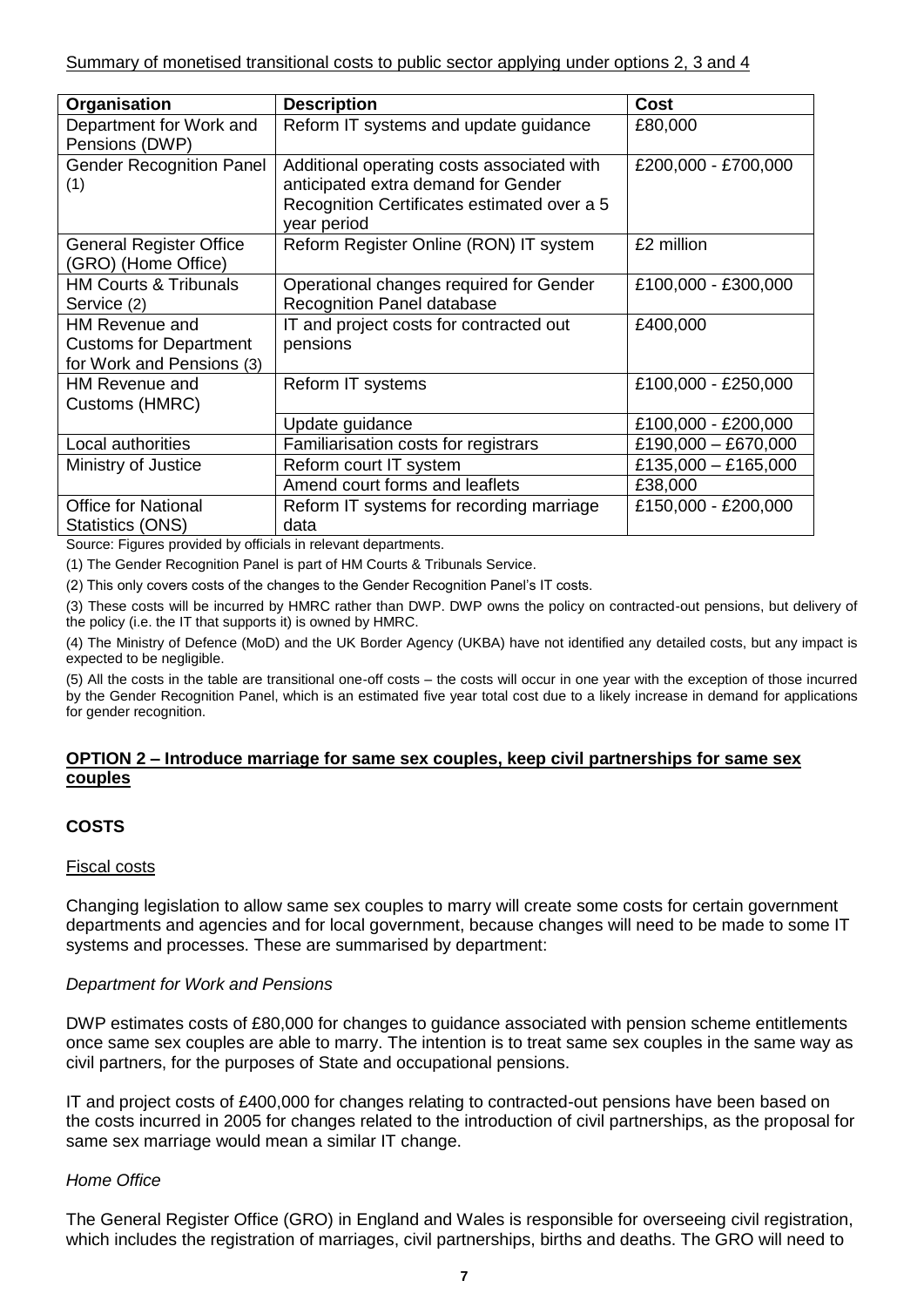change its RON IT system to cater for marriage of same sex couples. Our initial estimate is a one-off cost of £2 million over the development phase.

Individuals who are already in a civil partnership will have the option of converting their civil partnership into a marriage (but they will not be required to do so). Though the detail of this process is yet to be finalised, it is expected that this may be done by obtaining a new marriage certificate. We envisage that this will be administered on a cost-recovery basis estimated at around £100 per case; therefore there will be no cost to the public sector.

The UK Border Agency (UKBA), also part of the Home Office, may require minor changes to application forms and staff guidance but costs are expected to be minimal. There are currently no differences in immigration legislation and rules between couples who are married and couples who are in a civil partnership.

#### *HM Revenue and Customs*

Although these proposals will not mean that the words "husband" and "wife" have to be removed from official documents or forms, there may need to be changes to forms and IT systems to reflect that same sex couples may marry. The changes to IT systems are estimated to be a one-off cost of between £100,000 and £250,000 (we use a mid-point of £175,000 as our best estimate). Changes to guidance will also be needed. Some of these changes will fall under "business as usual" (departments are expected to constantly review guidance regardless of policy changes), but there will be an additional estimated one-off cost of between £100,000 and £200,000 for HMRC to update guidance (again, we use a mid-point, £150,000, as our best estimate).

## *Ministry of Defence*

Reform of MOD personnel IT systems will be required. However, it is anticipated that these changes will be negligible.

#### *Ministry of Justice (including the Gender Recognition Panel)*

One of the main costs is likely to be the cost of changes to the courts" FamilyMan IT system. This is estimated to be a one-off cost between £135,000 and £165,000 (the mid-point of £150,000 is used as our best estimate). There may also need to be changes to court forms and leaflets to reflect same sex marriage, but this will not lead to the blanket removal of the terms "husband" and "wife". This will involve printing new stocks and destroying existing stocks in respect of divorce petitions and applications for dissolution and several other forms. A rough estimate derived from the costs incurred when implementing the Family Procedure Rules would indicate a cost of about £20,000 to print six months' stock of forms and around £18,000 to destroy existing stocks of forms.

Transsexual people can apply to change their legal gender by obtaining a Gender Recognition Certificate. The Gender Recognition Panel, which is part of the HM Courts & Tribunals Service, administers applications for Gender Recognition Certificates. It currently deals with an average of 320 applications a year. Allowing same sex couples to marry would allow transsexual people to change their legal gender without the need to end their marriage. We expect there to be a noticeable increase in the number of applications following introduction of any change, particularly from those who may have changed gender some years ago but decided not to apply for legal recognition because they wished to remain in their existing marriage. This group might apply to the Gender Recognition Panel in the year following introduction of marriage for same sex couples or in subsequent years. Once the initial bulge of applications has been dealt with, we expect thereafter there to be a modest increase in the number of applications. Although there is no robust evidence to indicate the level of increase for the purposes of estimating potential impacts, we have assumed an overall increase in the Gender Recognition Panel"s work of between 50 and 80 applications a year. This will increase both the administrative and the judicial costs of the Gender Recognition Panel. If, however, the influx of applications was significantly higher than anticipated, then this might mean that applications could take longer than the present 20 week target to be dealt with.

The consultation included questions designed for transsexual people and their spouses. 3,104 people suggested they would want to take advantage of the policy change and remain in their marriage while obtaining a full Gender Recognition Certificate.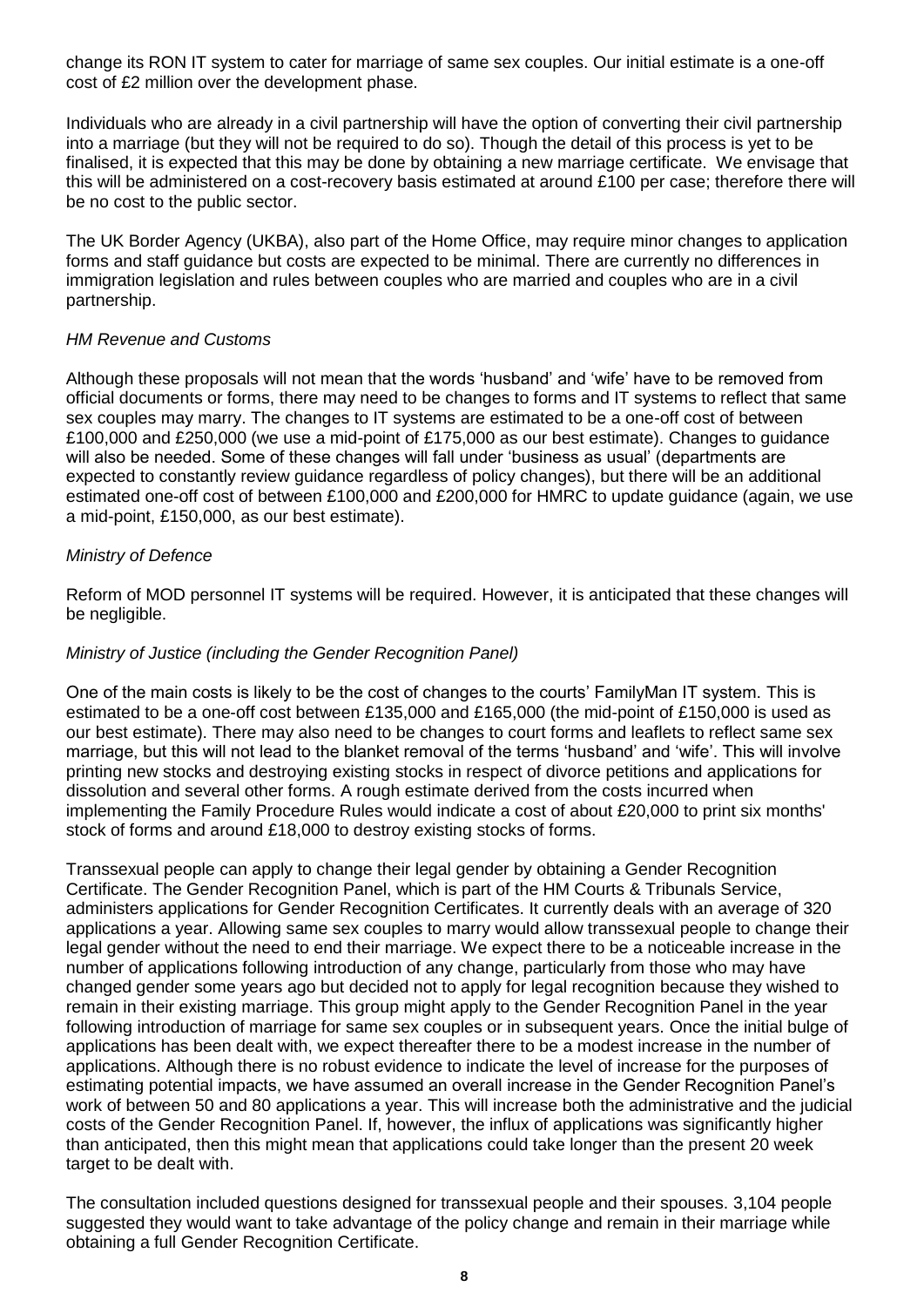In the absence of any in-depth and robust research on the number of people who might be affected, we have considered a variety of scenarios based on 500 existing married transsexual people who will apply to obtain legal recognition either in year one or over a five year period, following introduction of any changes, together with an overall increase of 50-80 cases a year. We have also looked at what the impact might be if, say, an extra 3,000 married transsexual people were to apply to the Gender Recognition Panel in various scenarios over a 5 year period, although we think it highly unlikely that there would be as many cases as this. Our scenarios have a wide variation in the potential increase in both administrative and judicial costs over a 5 year period ranging from a total of £200,000 to £700,000. At the present time, the impact on the work of the Gender Recognition Panel and the likely increase in both administrative and judicial costs is very difficult to estimate with any accuracy.

We must also be aware of the impact that will occur should there be a different regime for marriage and civil partnerships in the various jurisdictions within the UK. This is considered in Section F below.

#### *Office for National Statistics*

The ONS collates the data on the number of people who enter into a marriage or civil partnership. They gain the data electronically from the General Register Office. When civil partnerships were introduced, the necessary changes were included within other changes that were being made to the system. The ONS would seek to do this again. However, if this was not possible, the costs to amend the ONS IT systems to allow for the additional data to be collected would be between £150,000 and £200,000.

#### *Familiarisation costs (local authorities)*

The change to the law and processes for conducting a marriage will require those who conduct marriages to familiarise themselves with the new processes. We include here some indicative familiarisation costs for registrars who carry out civil marriage ceremonies. We assume that local authorities will be responsible for ensuring that their registrars are familiar with any changes. In practice, it is generally the regional civil registration training groups which organise any training, but how this is delivered can vary across local authorities depending on how complex any new processes are.

The proposals will require those who conduct civil marriage ceremonies, for example, registrars employed by local authorities, to familiarise themselves with new processes. Familiarisation processes may range from desk training or e-training to formal training sessions. There will be no costs to local authorities of producing training manuals or guidance. The General Register Office will provide these. Precise details of how the new processes will work, and the extent of involvement of local authorities, are being worked out by the General Register Office.

There are currently 4,524 registrars conducting marriages in England and Wales, comprising 4,133 Deputy Superintendent Registrars, 187 Superintendent Registrars, 71 Additional Superintendent Registrars and 133 Additional Registrars (figures provided by the General Register Office).

On the basis of discussions with the General Register Office, we assume that it will take between 2 and 7 hours to fully understand all of the changes to the law, marriage process and new IT systems. The large range is due to the fact that familiarisation will depend on the complexity of the conversion process for those converting their civil partnership to a marriage.

It should be noted that if/where registrars are involved in the conversion process from a civil partnership to marriage, they will be able to recover their costs through the statutory fee.

We estimate the average wage (median gross pay excluding overtime) for a registrar to be £17.60 per hour. This is based on data from the Annual Survey of Hours and Earnings 2011, published by the ONS. In line with guidance issued by the Department of Business, Innovation and Skills (BIS), we also add non-labour costs of 21% to give an hourly cost of £21.30.

We therefore estimate total familiarisation costs for registrars to be between £190,000 and £670,000. These costs fall entirely on public sector organisations. It should be noted that these "familiarisation costs" are basically costs of staff time which could have been spent on other tasks ("opportunity costs").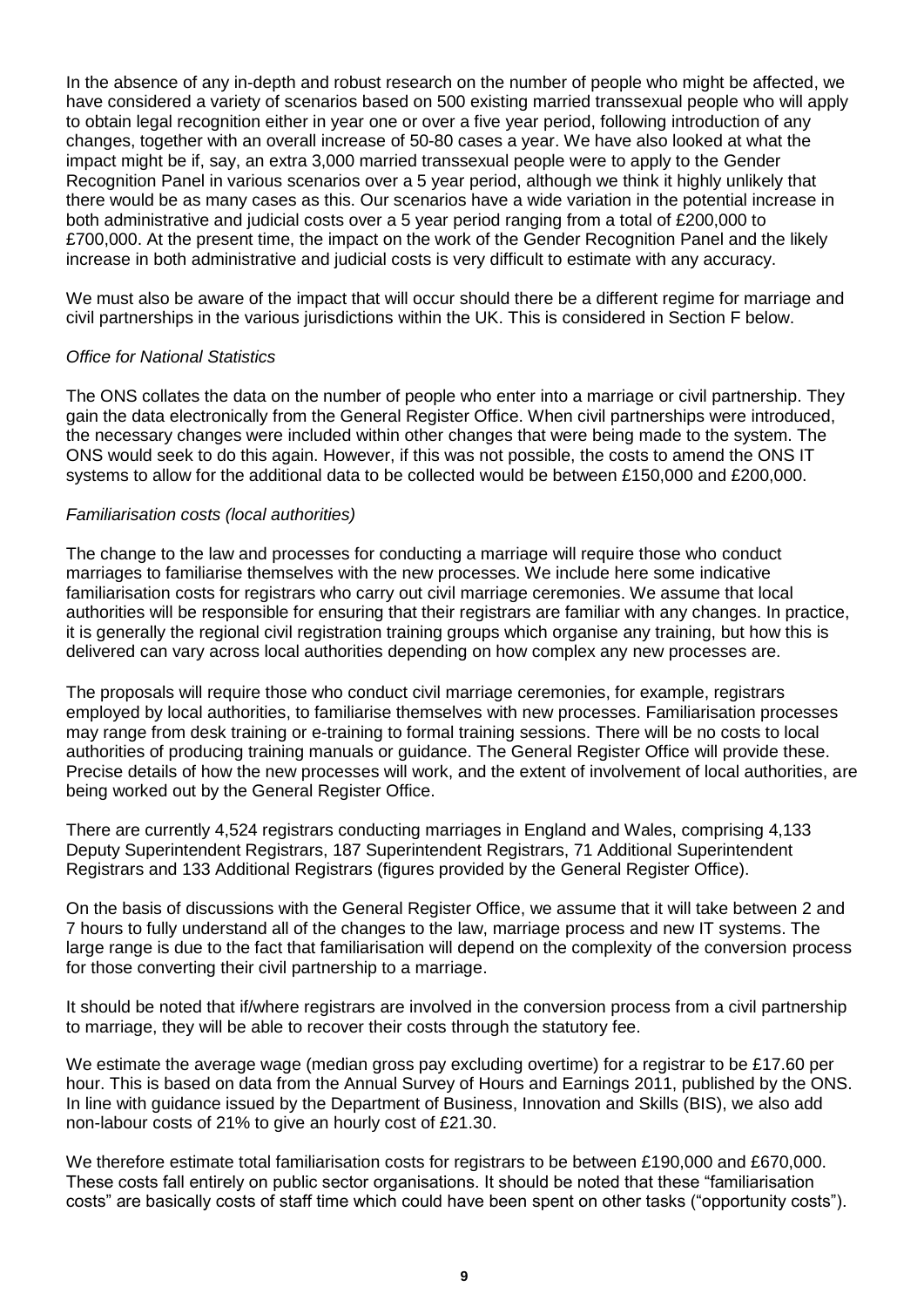#### Economic costs

Private non-religious premises which host wedding ceremonies would be unlikely to see any additional costs from this policy as premises approved for marriages will be automatically approved for same sex marriages.. Premises may need to update promotional material and websites, but we expect this to fall under "business as usual" updates.

The Government will not require any business to make changes in order to deliver this policy.

There is no evidence from the consultation or from other sources to suggest any extra costs for the private sector. We have considered the possibility of whether businesses may need to change records on databases to reflect the new measure. However, there is no evidence that the introduction of civil partnerships required this, therefore there is no reason to assume that the introduction of same sex marriage will do so.

The consultation asked respondents for details of any perceived costs to businesses from these changes. No costs were identified in consultation responses which have not been taken account of.

The Federation of Small Businesses has indicated that it does not have any concerns about costs.

There will be a substantial lead-in time for businesses to adapt if necessary, given that the Government has already announced its intentions, and implementation is unlikely to be before 2014. Therefore, we expect businesses will be able to absorb this kind of change if necessary as "business as usual", and so our best estimate of the cost to business for same sex marriage is zero.

## **BENEFITS**

#### Economic benefits

Some organisations responding to the consultation believed that there are economic benefits to be gained from introducing same sex marriage. Newcastle City Council said, "We recognise and welcome the economic opportunities that the extension of marriage to same-sex couples to local businesses and services could potentially bring". Birmingham City Council said, "For many businesses …this will also represent a new market where profit can be made, thus boosting the local and national economy".

For our best estimate of economic impact we assume no change in the demand for same sex unions (i.e. we assume that the total number of civil partnership registrations and same sex marriages following introduction of same sex marriage would be equal to the current annual number of civil partnership registrations – an average of 6,050 ceremonies a year over the past four years). However, there are three possible impacts from changing demand for civil partnerships/ same sex marriages, which we consider in turn below:

- 1. A **short-term increase in demand**. This may come from couples who are "holding out for marriage" and enter into a marriage soon after the option becomes available. This could take the form of an increased number of marriages in the first year that changes are introduced.
- 2. A **long-term increase in demand**. This refers to a level of demand for marriage that is above the current demand for civil partnerships year on year in the future. This may occur if couples who would never want to enter into a civil partnership choose to enter into a marriage after the policy change, or if the policy change were to encourage more couples to formalise their relationship.
- 3. Those already in a civil partnership who choose to **convert their civil partnership into a marriage**. These conversions would be additional to any new unions being formed.

In judging the likelihood of a change in demand, we considered the experiences of other countries and states which have introduced same sex marriage and also had a form of civil union or registered partnership before same sex marriage was introduced. A summary of this evidence can be found in Annex 3. There is evidence that other countries have experienced a short-term increase in demand for marriage (over and above existing demand for civil unions) in the first year that same sex marriage is allowed. There is insufficient evidence to judge whether we should expect any long-term increase in demand (as same sex marriage has only been introduced recently in most countries – the only country with more than a couple of years of data was the Netherlands, which did not experience any long-term increase in demand).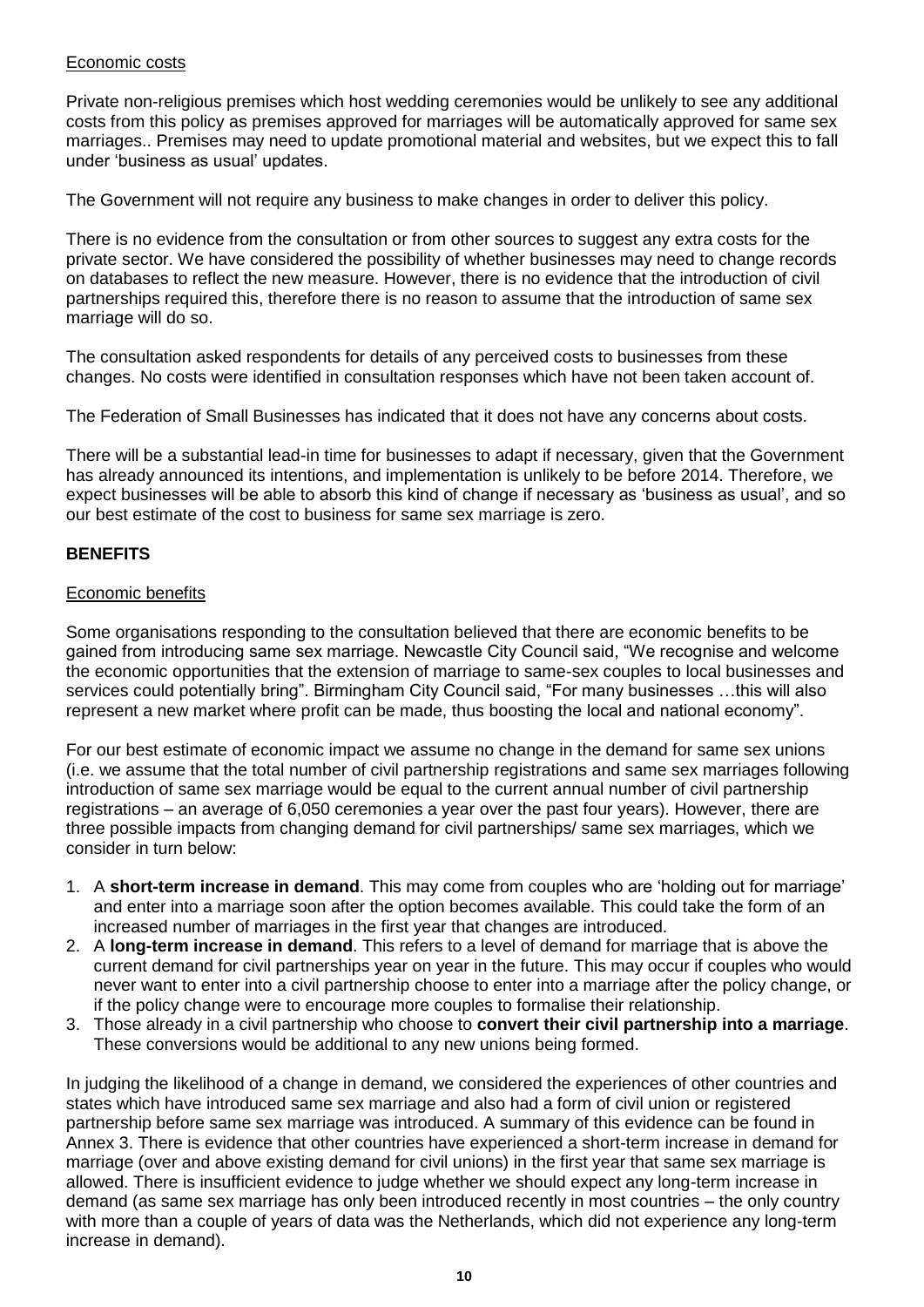Demand may also rise if people living in countries where they cannot get married to someone of the same sex choose to come to England or Wales to get married. The Lesbian and Gay Lawyers Association (LAGLA) in their consultation response said, "We are aware that same-sex couples from the UK travel to places like Canada to get married because they prefer this to a civil partnership. We expect that if marriage is open to same-sex couples in England and Wales, couples especially from elsewhere in Europe will come here to get married here. We expect a modest boost to the tourism industry."

Because marriage ceremonies are carried out on a cost-recovery basis, an increase in demand would not lead to any increased costs to the public sector.

#### *1. Short-term increased demand*

Our high estimate includes a 50% increase in the number of same sex marriages and civil partnerships in the year that same sex marriage is introduced, compared to the current number of civil partnerships (we use 6,050 a year, based on the average in the past four years). The international comparisons in Annex 3 suggest that there may be a large and additional increase in short-term demand; 50% is used as a purely indicative figure, in the absence of any robust evidence of what demand might be.

A 50% increase would result in 3,025 additional marriages in the first year that same sex marriage becomes available (above the expected 6,050). There are no robust figures for the average amount of money spent on civil partnerships (or that would be spent on same sex marriages), so we use a survey in 2007<sup>4</sup>, which suggested that the average spend on a civil partnership, by the couple and guests, was £4,000 (equal to £4,747 in 2012/13 prices). Based on this, an extra 3,025 ceremonies would result in approximately £14.4 million extra spending in the economy. This would benefit premises which host marriages/civil partnerships and producers and retailers of products and services used in ceremonies (this figure would also include money spent on presents bought by guests, hotels etc.).

As the demand for same sex marriage is uncertain, and because these economic benefits are not guaranteed to be additional (for example, the spending on a civil partnership or marriage ceremony may not be additional if the couple and guests cut back on spending in other areas), we use **zero benefit as our best estimate, with a range of £0 - £14.4 million**.

#### *2. Long-term increase in demand*

Given a lack of evidence from international comparisons (see Annex 3), we assume that there will be no long-term increase in demand.

## *3. Conversion of civil partnerships to marriage*

Once same sex couples are able to marry, couples in a civil partnership will have the option to convert their civil partnership into a marriage, though they will not be required to. This may create benefits to business through additional consumer spending if couples hold ceremonies and celebrations to mark their conversion.

A consultation question asked whether respondents who were in a civil partnership would want to convert their civil partnership into a marriage. 20,403 said that they would like to take advantage of this. However, we do not know when or how many would hold a ceremony or celebration to mark the conversion, and how much money would be spent at such events. If we make a conservative assumption that one in four of those converting would hold a ceremony or celebration, and couples and guests would spend, on average, a quarter as much as the average spend on a civil partnership, this would result in a benefit to business of £3.0million. Given the uncertainty over these benefits, and the fact that this spending may not be entirely additional, we use a **best estimate of zero, with a range of £0 – £3.0million**.

## Non-monetised benefits

l

The primary objective of this policy is to allow access to marriage for couples, regardless of gender/ sexual orientation.

<sup>&</sup>lt;sup>4</sup> Direct Line 2007[, http://www.directline.com/about\\_us/news\\_230307.htm](http://www.directline.com/about_us/news_230307.htm)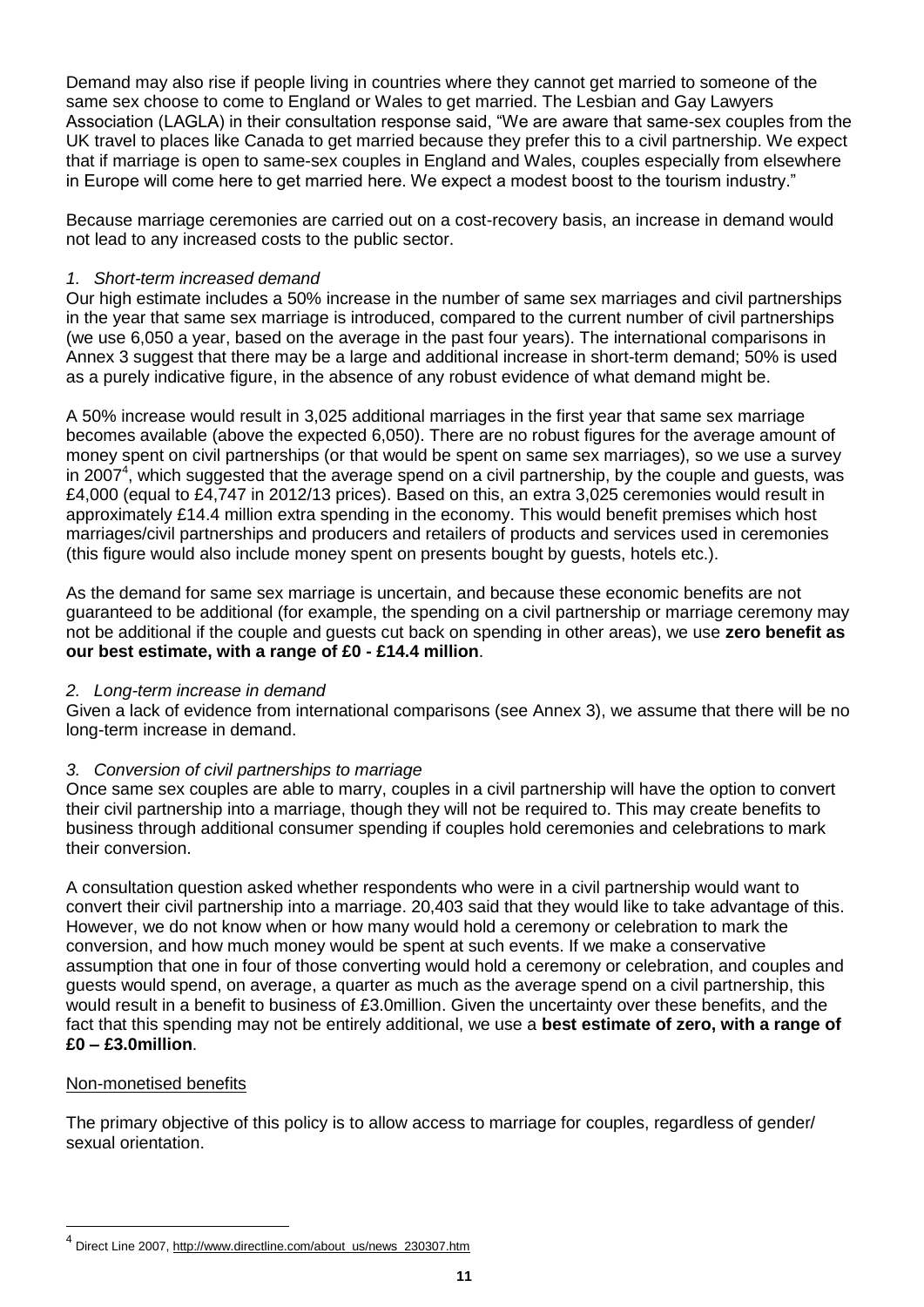A large number of respondents to the consultation felt that allowing same sex couples to marry would be good for society as a whole, and would have a positive impact on wider public attitudes towards LGB&T people and ultimately contribute to a more inclusive society where there is more choice and acceptance.

The Royal College of Psychiatrists in their response to the consultation said that LGB people make up a population that suffers from worse health (in particular mental health and substance dependence) than heterosexual people. Discrimination, such as withholding marriage from same sex couples, can contribute to the minority stress experienced by LGB persons, an important factor in their health disadvantage. Marriage for same sex couples could therefore reduce the discrimination and stress that LGB people suffer, leading to improved health.

There have also been studies from other countries which suggest that marriage for same sex couples could contribute positively to the health and well-being of LGB people. For example, evidence from the United States (Hatzenbuehler et al 2011) found a positive effect of legalised same sex marriage on the health of gay men. Buffie (2011) comes to a similar conclusion, namely that "legal and social recognition of same-sex marriage are likely to impart more than just symbolic support for the gay community. Legislation to make marriage equality a reality will change, and save lives."

Ritter, Matthew-Simmons and Carragher (2012), from the National Drug and Alcohol Research Centre at the University of New South Wales, state that alcohol and or other drug use is one way that sexual minorities attempt to manage negative attitudes, stigma and discrimination due to their sexual orientation. "One of the clearest strategies to help solve this issue is to legitimise sexual minorities through recognition of relationship status – that is, legalise gay marriage."

Currently, if a person discloses that they are in a civil partnership rather than a marriage, they automatically disclose their sexual orientation. Allowing marriage for both same sex and opposite sex couples would give people more control over whether and how they disclose their sexual orientation. In research conducted by Stonewall and the TUC (Stonewall 2004) it was found that one in five LGB people think they have been harassed at work because of their sexual orientation. By allowing same sex couples to marry, they will be able to disclose their sexual orientation at the time they choose.

Allowing same sex couples to marry will also create benefits for any transsexual people who are in a marriage or civil partnership and would like to change their legal gender by obtaining a Gender Recognition Certificate.

Under current law, if a transsexual person is married to a person of the opposite sex, they are not able to obtain a Gender Recognition Certificate without first ending their marriage.

This policy change would have the benefit of allowing transsexual people who are in a marriage to obtain a Gender Recognition Certificate without the need to end their marriage. Those currently in a civil partnership would have the option to convert their civil partnership into a marriage and then obtain a Gender Recognition Certificate, rather than be required to end their civil partnership. Those who want to would still have the option of ending their union.

This policy change would therefore create benefits for any married or civil partnered transsexual people who wish to apply for a Gender Recognition Certificate in future, and any married individuals who may have been put off applying for a Gender Recognition Certificate because of the requirement to end their marriage. Although we do not have a reliable estimate of the number of individuals affected, we know this would only affect a relatively small number of people. This impact assessment has not attempted to monetise these benefits.

## **ONE-IN-ONE-OUT (OIOO)**

## COSTS (INs)

Our best estimate is that there will be no costs imposed on the private sector and third sector from these changes.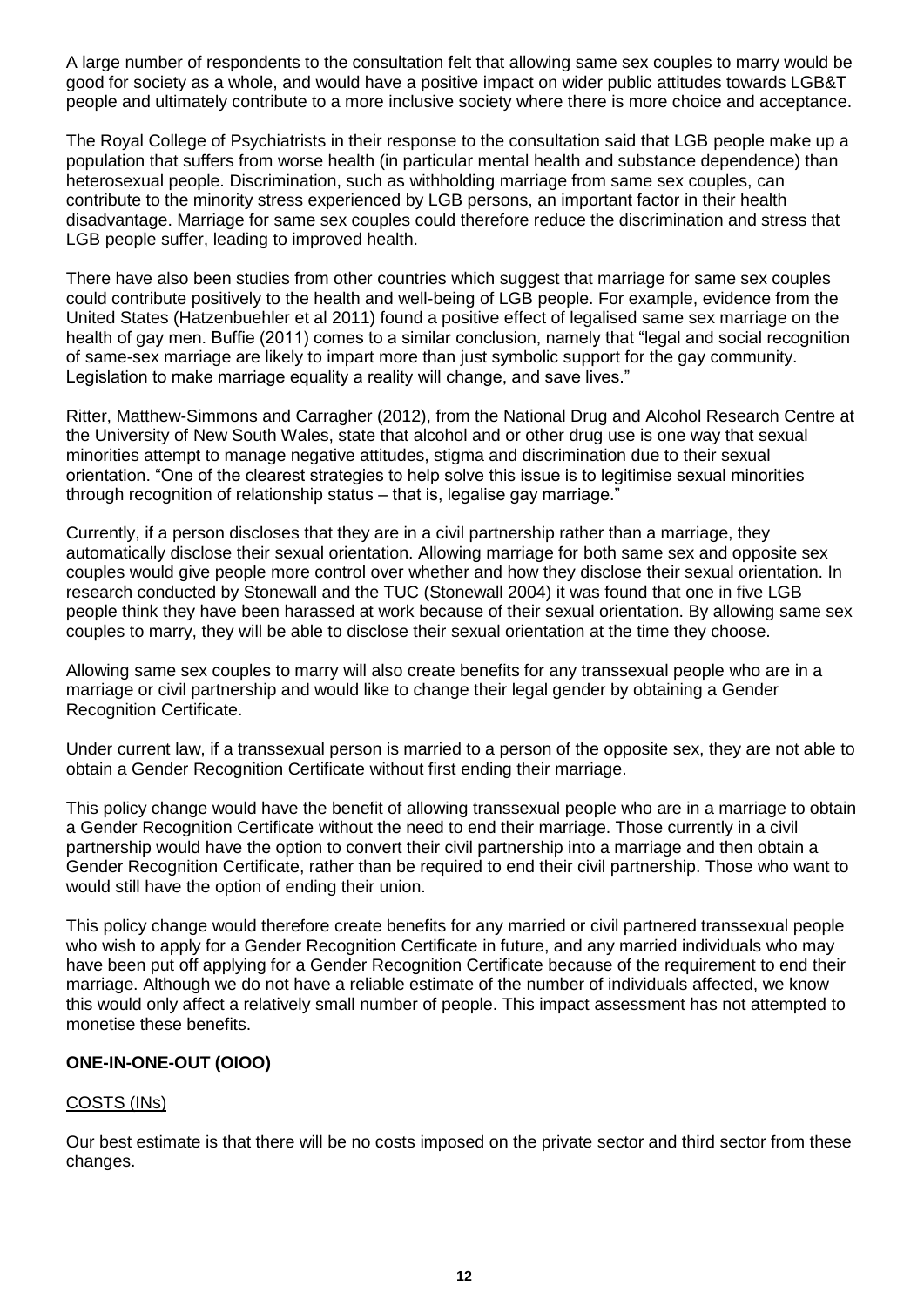## BENEFITS (OUTs)

Our best estimate is that there are no direct monetised benefits to the private sector or the third sector from these changes. However, there would be economic benefits to the private sector if there was an increased demand for marriage, over and above the current demand for civil partnerships. There could also be benefits from increased spending on celebrations from individuals converting their civil partnership to a marriage.

## NET

Zero Net Cost

## **OPTION 3 – Allow marriage for same sex couples but end the registration of new civil partnerships**

This is not the Government's preferred option.

The fiscal costs of option 3 would be equal to the fiscal costs of option 2, as it will require the same changes to be made in order to allow same sex couples to be married.

If the provision for new civil partnerships was removed, existing civil partners would have the option of converting their civil partnership into a marriage, or keeping their existing civil partnership. Therefore, IT systems would still be required to keep the option of civil partnership, as some couples would still be in one, even if it were no longer possible to register a new civil partnership. However, we estimate that there would be a marginal reduction in costs as the General Register Office would no longer need to operate the RON IT system as a live system (it would only be used for access to records and corrections).

The fiscal costs and benefits of option 3, compared to options 2 and 4, will depend on any changes made to the administration of civil marriage ceremonies and civil partnership registrations and the relative cost of administering each. Currently, civil partnership registrations cost less to administer, but there would be the possibility of aligning processes for civil marriage ceremonies to bring these costs into line.

In this impact assessment, we assume that option 3 would have broadly equal costs and benefits to options 2 and 4.

## **ONE-IN-ONE-OUT (OIOO)**

## COSTS (INs)

Our best estimate is that there will be no costs imposed on the private sector and third sector from these changes.

## BENEFITS (OUTs)

Our best estimate is that there are no direct monetised benefits to the private sector or the third sector from these changes. However, there would be economic benefits to the private sector if there was an increased demand for marriage, over and above the current demand for civil partnerships. There could also be benefits from increased spending on celebrations from individuals converting their civil partnership to a marriage.

## **NET**

Zero Net Cost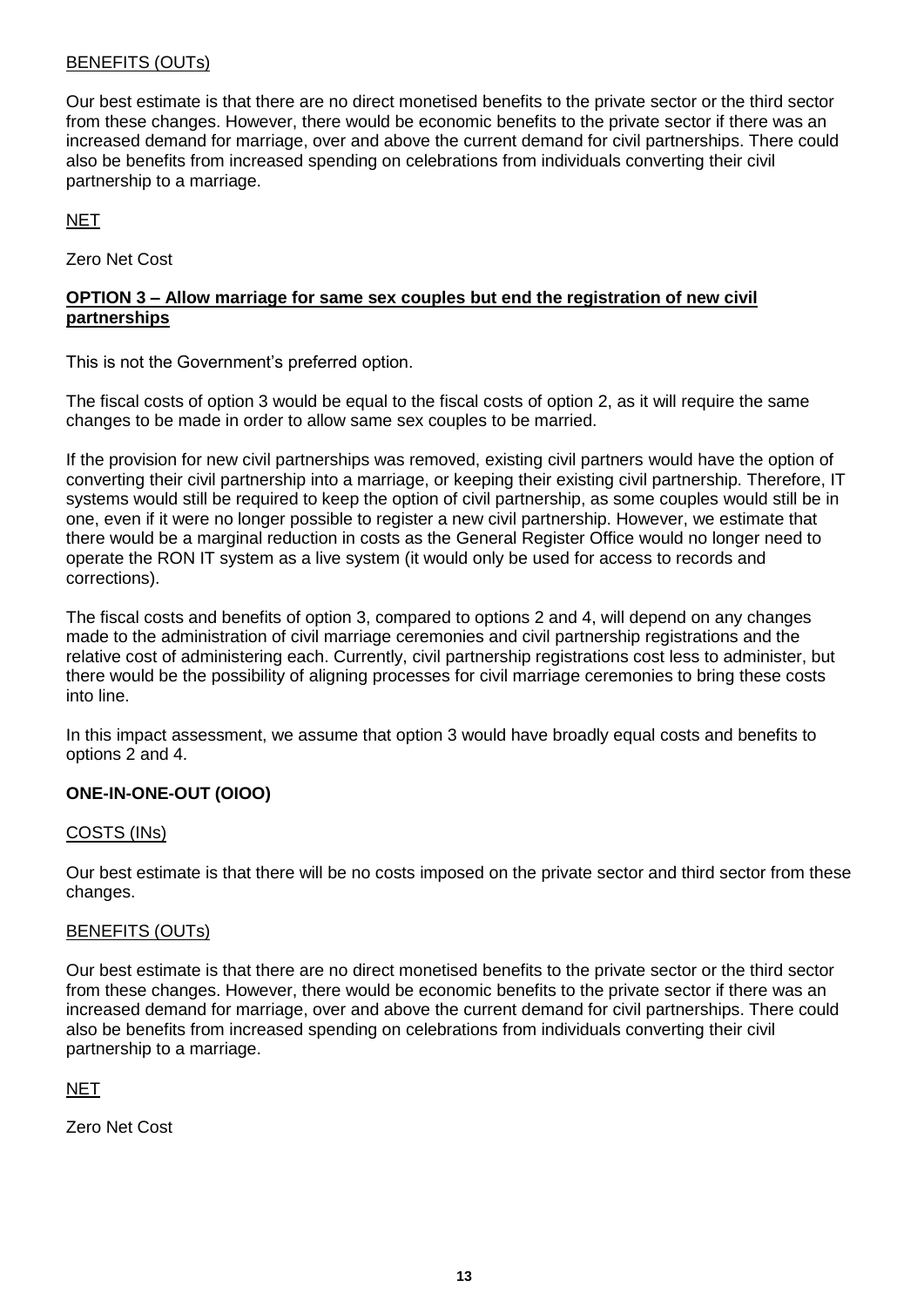#### **OPTION 4 – Introduce marriage for same sex couples, allow religious organisations to conduct same sex marriage ceremonies if they wish, keep civil partnerships for same sex couples**

This is the Government"s preferred option as it will allow same sex couples to marry through either a civil or religious ceremony, and continue to allow same sex couples to register civil partnerships.

The fiscal costs and benefits of option 4 would be equal to the fiscal costs of option 2, as it will require the same changes to be made in order to allow same sex couples to marry.

The only difference between option 2 and option 4 is that option 4 allows same sex couples to have a religious marriage ceremony, should the religious organisation agree.

Option 4 would create some extra costs for the General Register Office to administer a process to register religious premises for the solemnization of same sex marriages, where the governing authority for the relevant religious organisation wishes to conduct same sex marriages according to its rites. This registration process will be separate from any registration for opposite sex marriages. Detailed arrangements are likely to be required to make this possible, which would also form part of the protection from successful legal challenge for those religious organisations which do not wish to marry same sex couples. We estimate that this cost would be about £120 per premises (based on the current cost of registering religious premises for opposite sex marriage) and that no more than 5% of current places of worship<sup>5</sup> would choose to opt in, based on the relatively small numbers of bodies responding to the consultation which expressed interest in doing so. This gives a cost of approximately £120,000 $^6$ .

It is likely that this process would be administered by the General Register Office on a cost-recovery basis by charging a registration fee for religious premises to be registered. Therefore this cost may be borne by religious organisations. However, religious organisations would also have the option of costrecovery themselves, as premises usually charge a fee for couples to marry there.

Given that the paying of these fees is voluntary, we assume that individuals and premises would only pay these fees if they receive a benefit of at least equal value in obtaining the right to host same sex marriages. Therefore this cost is balanced by an equal benefit to those who are enabled to host same sex marriage.

In the event that fees are passed through to individuals, this would therefore represent:

- a cost to the public sector of approximately £120,000 for the administration of the registration system;
- an equal benefit to the public sector from the collection of fees from religious premises;
- an equal cost to religious premises of paying the fees;
- a benefit to religious premises of fees received from couples to have their marriage ceremony on the premises (which we assume would cover the cost above);
- a cost to individuals of paying the fee to have their marriage on the premises;
- a benefit to individuals from being able to have their marriage on the premises they choose (which must be at least equal to the cost, otherwise they would not choose to pay to have their marriage on the premises).

Therefore, the cost of £120,000 is met by equivalent benefits. As the registration process operates effectively as a charge or fee for government services, this cost is outside the scope of One-In-One-Out.

## **ONE-IN-ONE-OUT (OIOO)**

## COSTS (INs)

 $\overline{a}$ 

Our best estimate is that there will be no costs imposed on the private sector and third sector from these changes.

<sup>&</sup>lt;sup>5</sup> There are approximately 24,000 premises registered for marriage. Therefore if we assume a 5% take up, there would be 1,200 premises. <sup>6</sup> It is likely that the majority of these costs would fall in the first year following implementation (premises would only need to register once), but there would be a small number of premises registering in the following years. However, as the majority of costs are expected to fall in the first year, for simplicity we include this cost as a one-off transitional cost.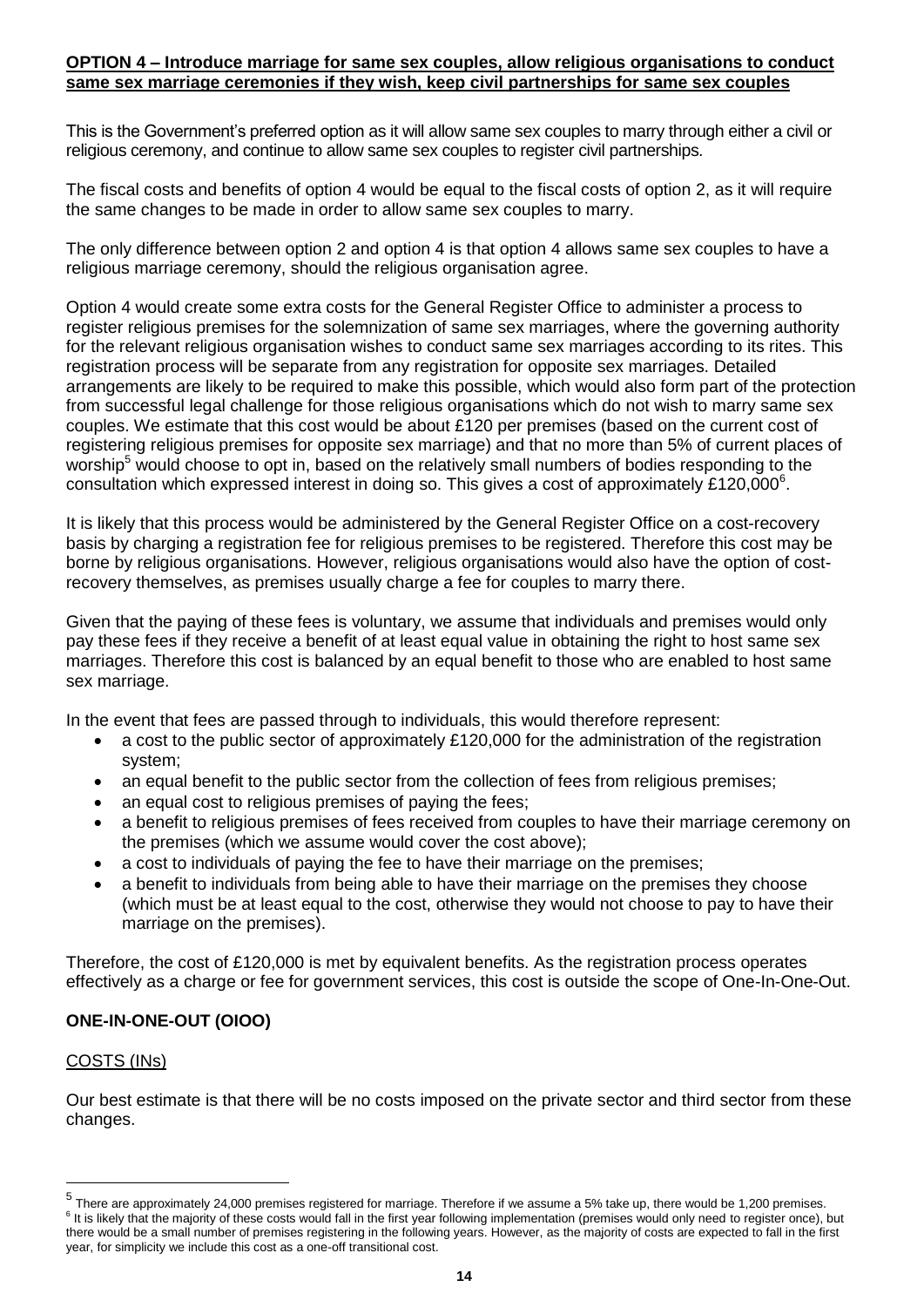## BENEFITS (OUTs)

Our best estimate is that there are no direct monetised benefits to the private sector or the third sector from these changes. However, there would be economic benefits to the private sector if there was an increased demand for marriage, over and above the current demand for civil partnership registrations. There could also be benefits from increased spending on celebrations from individuals converting their civil partnership to a marriage.

NET

Zero Net Cost

## **F. Risks**

## 1. Unforeseen costs to public sector and business

Although the consultation document sought evidence from respondents on any costs for business or the public sector, no specific additional costs were identified.

To mitigate this risk, the Government will be providing a "lead-in" time before changes are implemented, so that in many cases any change would fall under "business as usual" costs.

Birmingham City Council said in their consultation response that any additional costs would relate to the authority"s normal business practice and should be absorbed by budgets as "business as usual" costs and in the private sector if there were any costs these would be absorbed in the same manner.

## 2. Different legal frameworks in Scotland and Northern Ireland

Our consultation only covered the extension of marriage to same sex couples in England and Wales. The extension of married to same sex couples has been consulted on separately in Scotland. The Northern Ireland Executive has not indicated any plans to consult on this matter. This raises the possibility of increasingly different legal frameworks existing for marriage in the different jurisdictions within the UK. This may create extra costs, as guidance and training will need to be provided for public bodies to understand the differences and the implications for individuals who travel between countries. The Gender Recognition Panel has raised this as a concern. The Government Equalities Office will monitor closely the developments in Scotland and Northern Ireland, and will look for opportunities to avoid any incompatibility issues.

## **G. Enforcement**

The GRO and local authorities will continue to ensure that premises are compliant with the relevant legislation to hold a legal marriage ceremony.

## **H. Summary and recommendations**

The table below outlines the costs and benefits of the proposed changes.

| <b>Table H.1 Costs and Benefits</b> |                           |                       |  |  |  |  |  |  |
|-------------------------------------|---------------------------|-----------------------|--|--|--|--|--|--|
| <b>Option</b>                       | <b>Costs</b>              | <b>Benefits</b>       |  |  |  |  |  |  |
| $\mathbf{2}$                        | -£3.9m (PV over 10 years) | £0 (PV over 10 years) |  |  |  |  |  |  |
|                                     |                           |                       |  |  |  |  |  |  |
| 3                                   | -£3.9m (PV over 10 years) | £0 (PV over 10 years) |  |  |  |  |  |  |
|                                     |                           |                       |  |  |  |  |  |  |
| 4                                   | -£3.9m (PV over 10 years) | £0 (PV over 10 years) |  |  |  |  |  |  |
|                                     |                           |                       |  |  |  |  |  |  |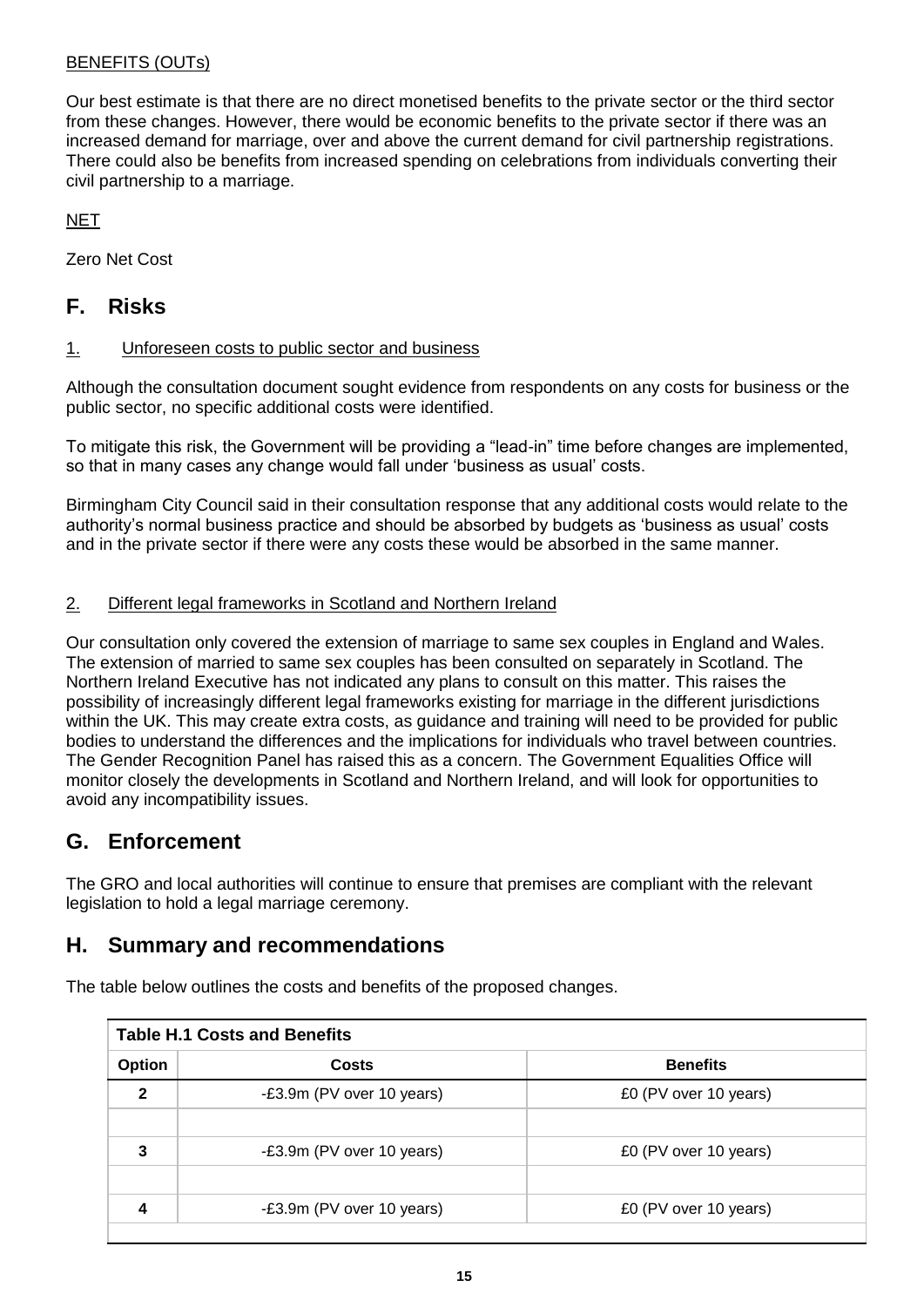The costs presented are all generally transitional costs, related to one-off changes required. There are no annual costs after the transition. However, the Gender Recognition Panel has provided some additional costs relating to an increase in people seeking Gender Recognition Certificates. All costs fall on the public sector; there are zero costs or benefits to the private sector.

The table below shows the annual profile of costs.

Our working assumption is that changes to the GRO"s RON IT system (£2 million) would take two years to implement, while all other changes would take one year or less. We assume that changes would not be made until after legislation is passed by Parliament (which would be 2013/14 at the earliest, and may be later), but all changes would need to be completed before the legislation is fully implemented.

## Annual profile of costs (best estimate), in 2012/13 prices, £million

|                           | 2011/12 | 2012/13 | 2013/14 | 2014/15 | 2015/16 | 2016/17 | 2017/18 | 2018/19 | 2019/20 | 2020/21 |
|---------------------------|---------|---------|---------|---------|---------|---------|---------|---------|---------|---------|
| <b>Transitional costs</b> |         |         | 1.0     | 3.2     |         |         |         |         |         |         |
| Annual recurring<br>costs |         |         |         |         |         |         |         |         |         |         |
| <b>Total costs</b>        |         |         | 1.0     | 3.2     |         |         |         |         |         |         |

For non-monetised costs and benefits, please see main evidence base section.

Applying a discount rate of 3.5% (in line with standard Green Book assumptions) gives a net present value of these costs as £3.9 million.

## **I. Implementation**

The aim is for legislation in the lifetime of this Parliament (by 2015). This work will be led by the Government Equalities Office, part of the Department of Culture, Media and Sport, supported by other Government departments.

## **J. Monitoring and evaluation**

Post-implementation, the new regime will be monitored by the ONS. The ONS collects national statistics regularly on the amount of people who enter into marriage or civil partnership.

## **K. Feedback**

Feedback will be obtained from a number of ongoing sources:

- monitoring correspondence received by departments across Government

- ongoing stakeholder engagement

- ongoing contact with representatives of local authority registrars to ensure that the new procedures and processes are working.

## **L. Specific Impact Tests**

See Annex 1.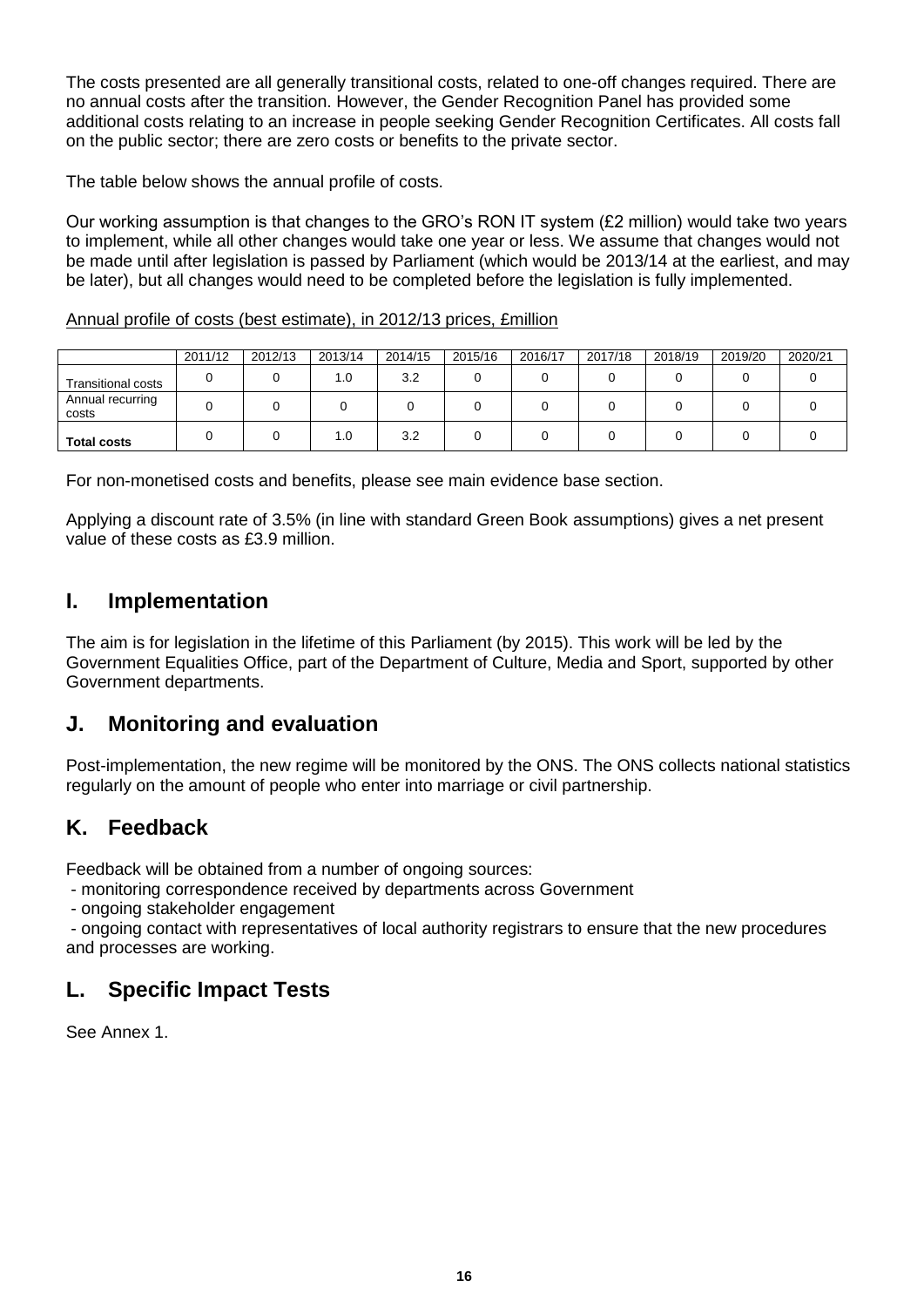# **Annex 1: Specific Impact Tests**

## **Economic impacts**

## Small firms impact test

Our consultation did not reveal any cost to business.

There are possible benefits to small firms which operate premises for civil marriage ceremonies if they are able to take advantage of opportunities to host civil marriage ceremonies for same sex couples. If there were no increased demand for marriages following the change, over and above the current demand for civil partnerships, then there would be no aggregate benefits to businesses. However, as discussed above, if there were to be an increased demand for marriage, we would expect increased spending on ceremonies and this would benefit the owners of civil marriage premises (which could be businesses of any size).

We expect there to be very little impact on micro-businesses (firms employing ten or fewer people). There may be benefits if there were to be an increased demand for marriage. Our best estimate would be zero net cost imposed on micro-businesses.

## **Social impacts**

#### **Justice**

At present, we do not envisage that the introduction of same sex marriage will introduce new civil sanctions, fixed penalties, or a new criminal offence. It is possible that existing perjury offences could be used where someone provides false information in respect of a civil partnership conversion or application to the Gender Recognition Panel. However we expect the number of any such cases to be negligible. There are therefore no additional costs relating to this, or costs relating to tribunals or compensation payments. Should this position change, for example during the development of processes for registration of marriages, we will revise this impact assessment.

Overall we anticipate that same sex marriages will largely take the place of civil partnerships in terms of new legal relationships for same sex couples, with some in existing civil partnerships converting to marriage. Therefore over time the ending of these relationships will be largely through divorce (of marriages), with a decline in dissolution (of civil partnerships). Since the volume of marriages for same sex couples will be small compared with the overall opposite sex married population, we do not anticipate a large increase in divorce applications. Furthermore, because married transsexual people will no longer need to end their marriage to gain a Gender Recognition Certificate, for this group there may be a small decline in annulments or divorces, though again in terms of overall divorce applications this is not significant.

There is expected to be an increase in the number of applications to the Gender Recogniton Panel from those married transsexual people who previously felt unable to apply for legal recognition of their acquired gender because of the requirement to end their marriage.

## Privacy Impact Assessment

We do not consider that a privacy impact assessment is required. There are no additional privacy risks to individuals. Same sex marriage does not require a change in technology. In respect of data handling, holding and disseminating of information, it will not develop extra data or new requirements to share data between organisations. Same sex marriage will not generate new sources of information as questions on marital status and details of next of kin are not new.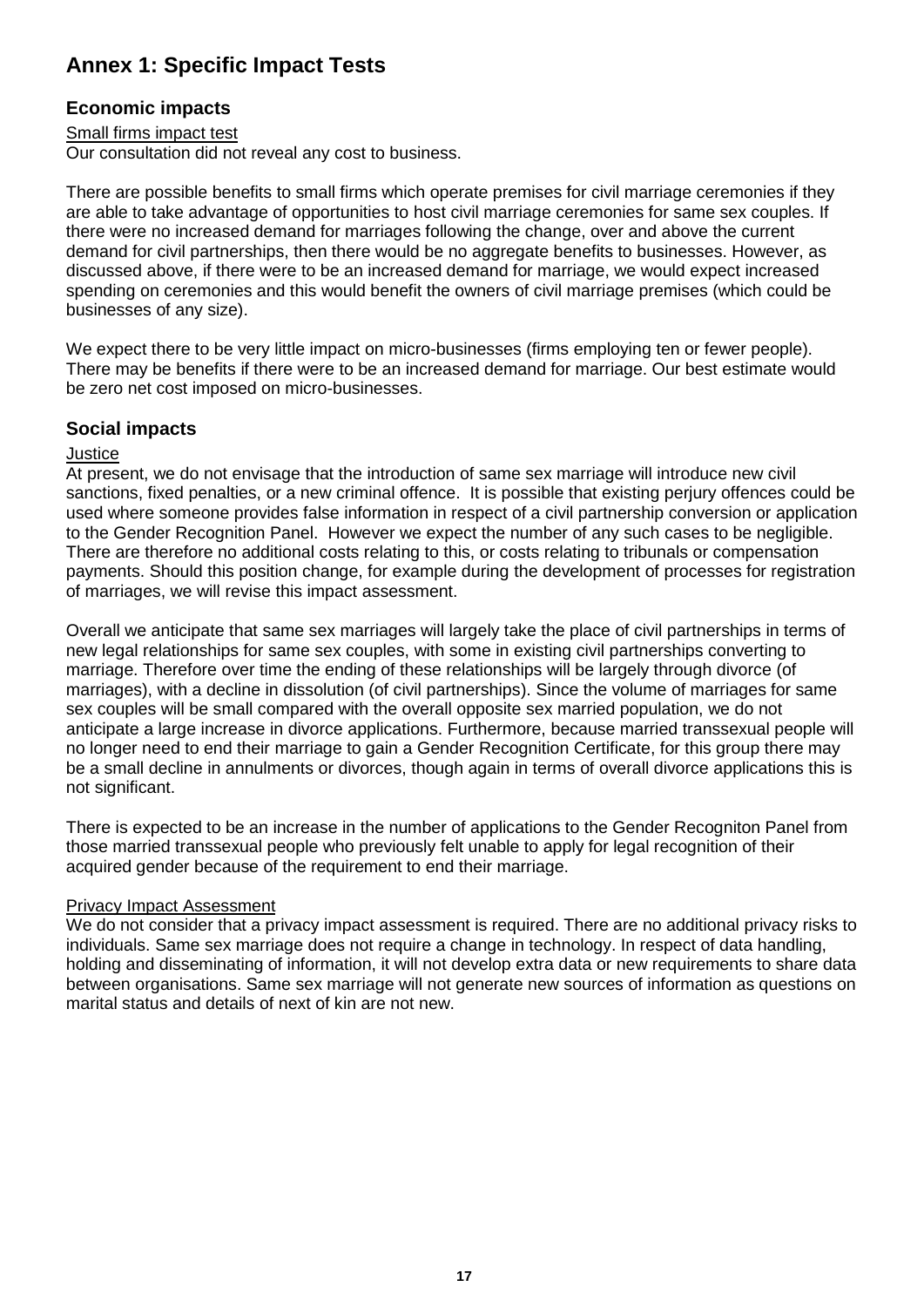## **Annex 2: Countries with provision for same sex marriage and same sex civil unions**

The Government Equalities Office has conducted research into other countries which have provision for same sex marriage and same sex civil unions. Different legal frameworks mean that marriage and civil union in different countries do not necessarily confer the same rights in each country. Below is a list of the current countries and jurisdictions which provide for same sex legal relationships (based on Government Equalities Office research). Some jurisdictions recognise civil unions or same sex marriage entered into in other countries, even if they have not established their own arrangements for civil unions and same sex marriage.

List of jurisdictions which have extended marriage to same sex couples

Argentina Belgium Brazil Canada **Denmark** Iceland Mexico (Mexico City only but recognised throughout Mexico) **Netherlands** Norway **Portugal** South Africa Spain Sweden United States of America (some states only)

**Notes** 

- A Bill to introduce same sex marriage was passed by the New Zealand Parliament on 17 April 2013.
- A Bill to introduce same sex marriage in Uruguay was approved by their Senate on 2 April 2013 and the Chamber of Deputies on 10 April 2013 and awaits Presidential signature.
- On 12 April 2013, the upper house of the French parliament voted to legalise gay marriage. On 23 April 2013 the law was approved by the National Assembly. The main opposition party UMP plans to delay its formal enactment by challenging the law in the [Constitutional Council.](http://en.wikipedia.org/wiki/Constitutional_Council_of_France)

List of jurisdictions which have established same sex unions

Andorra Argentina (some parts of the country only) Australia (precise laws vary from state to state) Austria **Belgium** Brazil Canada Colombia Czech Republic **Denmark** Ecuador England and Wales Finland France Germany **Greenland Hungary** Iceland Isle of Man Jersey **Liechtenstein**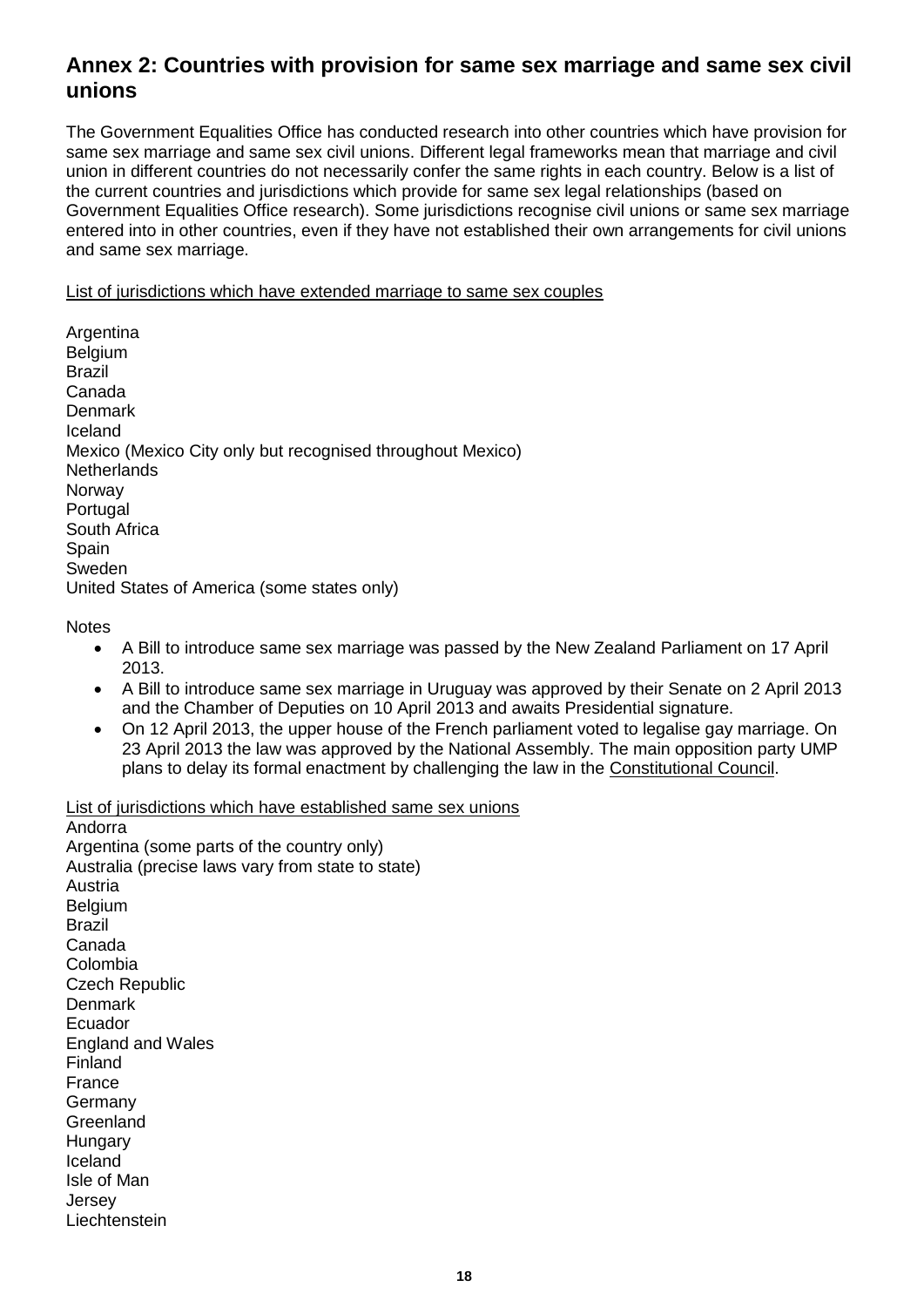Luxembourg Mexico (some parts of the country only) **Netherlands** New Zealand Northern Ireland Norway Republic of Ireland **Scotland** Slovenia South Africa Sweden Switzerland United States of America (some states only) Uruguay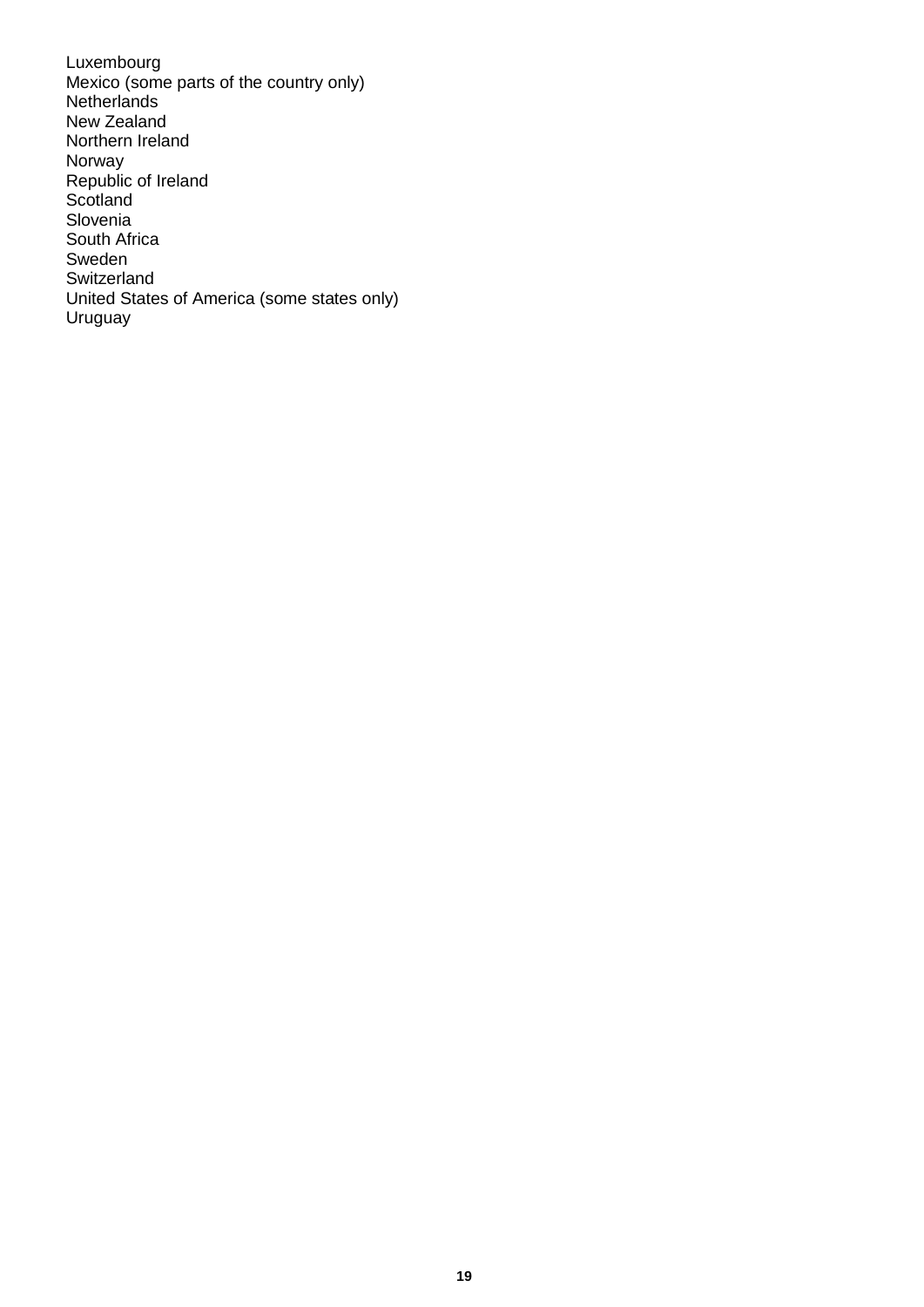## **Annex 3: Marriage for same sex couples - international comparisons**

#### **This annex examines the experiences of other countries which introduced a form of civil union and subsequently introduced same sex marriage.**

## *Summary*

Based on the experiences of other countries that have extended marriage to same sex couples (and had a form of civil union available beforehand), the Government should expect to see a spike in demand for marriage of same sex couples in the year that it is introduced. This would be explained by (i) conversions of existing civil partnerships into marriages; but also (ii) additional demand for new marriages in the first year, which may be explained by people "holding out" for same sex marriage to become available.

However, this would be a short-term "spike" in demand - a change in *when* rather than *whether* - couples form a partnership. There is no evidence of countries experiencing a longer term increase in demand. There is no reason to expect any spike in demand to be as large as experienced in 2006 after civil partnerships were introduced in December 2005.

## *Background*

When civil partnerships were first introduced in December 2005, there was a large spike in demand (with 16,800 ceremonies between December 2005 and December 2006 inclusive). Since then, the number has levelled off to around 6,000 ceremonies a year (see Figure 1 below).

Civil partnerships represented the first time that same sex couples could obtain legal recognition of their relationship, so this spike in 2005-2006 represents all couples who wanted to formalise their relationship immediately. When same sex marriage is introduced, couples will already have been able to have a civil partnership for several years, so we would not expect such a large spike in demand in the first year after the extension of marriage to same sex couples comes into force. However, we might expect an increase in demand if:

- a) there are couples who delay registering a civil partnership because they are waiting for same sex marriage to be introduced;
- b) there are couples already in a civil partnership who want to convert their civil partnership into a marriage<sup>7</sup>;
- c) there are couples who do not want a civil partnership but do want to marry; or
- d) the extension of marriage encourages more same sex couples to formalise their relationship because marriage is valued by some more highly than civil partnership and/ or because same sex marriage encourages greater acceptance of same sex relationships in society.

 7 There may also be some increase in demand from transsexual people, as they would be able to convert their civil partnership to a marriage before obtaining a legal change of gender.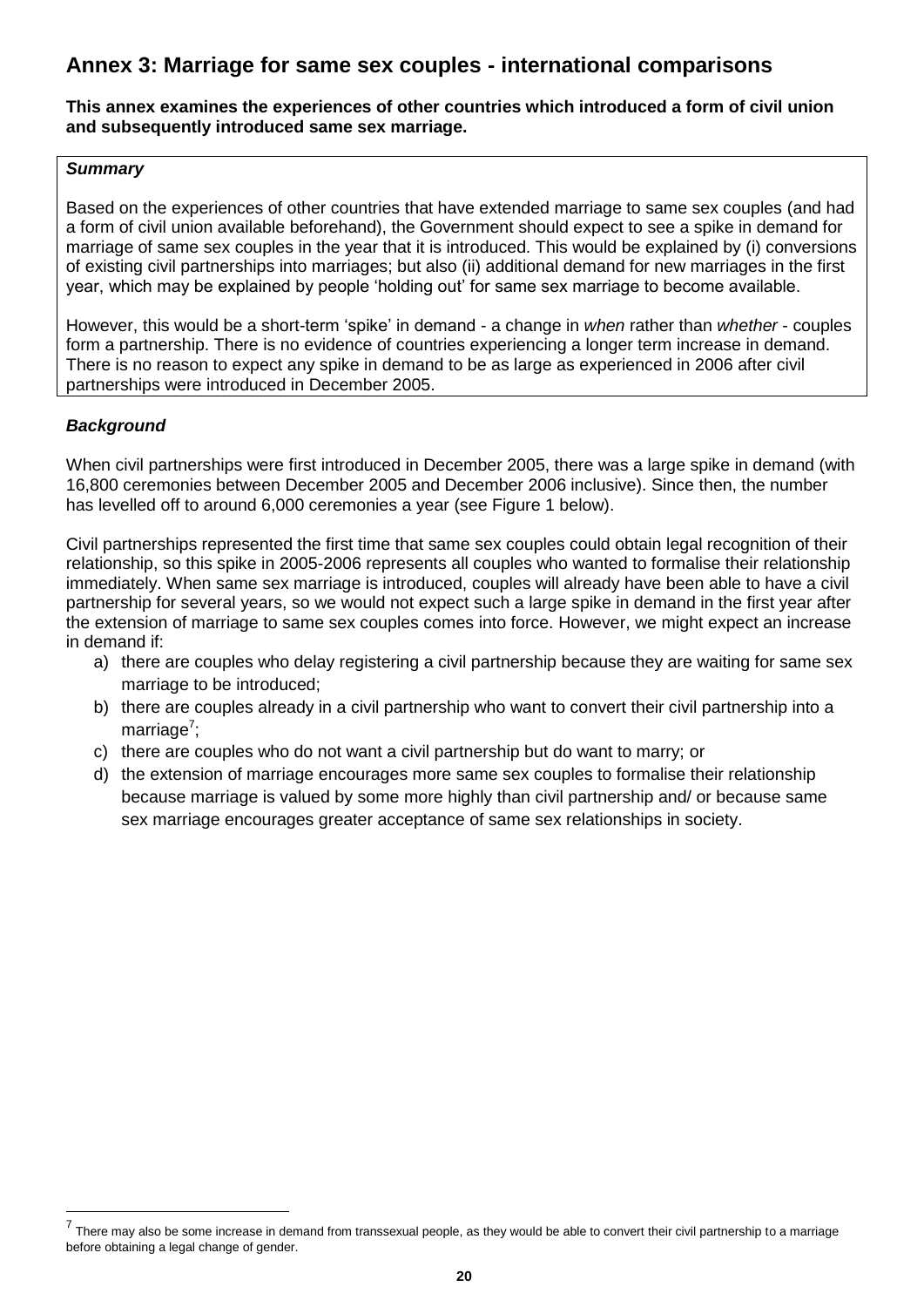

## *Figure 1: Number of civil partnerships in England and Wales (2005-2011)<sup>8</sup>*

We make a distinction when thinking about the effect on demand:

 Increased demand that is a **short-term**, or a shift in *when*, not *whether* same sex couples marry or register a civil partnership – as in (a) and (b) above.

 $\overline{a}$ 

 An increase in the total amount of partnerships over the **longer term,** over and above current demand for civil partnerships – as in (c) and (d) above.

## *Method*

l

To help inform what to expect when same sex marriage is introduced, below we look at the experience of other countries which have:

- a) allowed same sex couples to marry on the same legal basis as opposite sex couples;
- b) before introducing marriage for same sex couples, had a form of same sex civil union or registered partnership which conferred the same or very similar rights as marriage.

We have considered nine of the countries/ jurisdictions that fit this description (see table below). However, it should be noted that there are several limitations to these international comparisons:

- Different countries have different legal systems and these differences can impact on the numbers of marriages. Countries may also have different rules in different regions and people may travel between countries or regions in order to get married. Rules may also differ with regard to whether religious marriage ceremonies are permitted or only civil marriage ceremonies.
- Culture and social norms can also be very different, which reduces comparability.
- Reliable and complete data on the numbers of same sex civil unions and marriages are not always available. Also, the numbers involved can sometimes be very small.

<sup>&</sup>lt;sup>8</sup> Source: ONS[, http://www.ons.gov.uk/ons/rel/vsob2/civil-partnership-statistics--united-kingdom/2011/sb-civil-partnerships-in-the-uk--2011.html](http://www.ons.gov.uk/ons/rel/vsob2/civil-partnership-statistics--united-kingdom/2011/sb-civil-partnerships-in-the-uk--2011.html)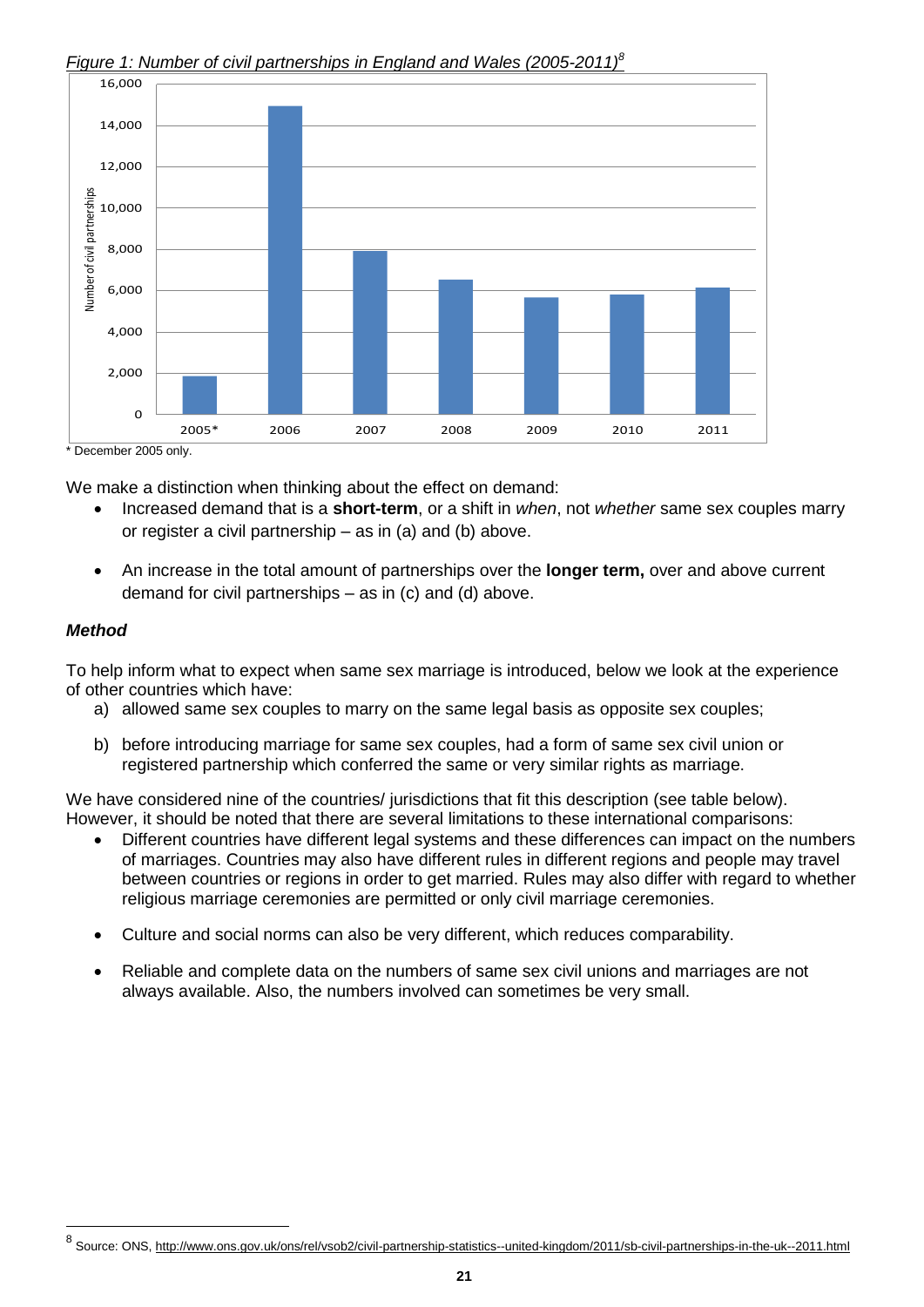| Suminary table               |                    |                 |                   |              |
|------------------------------|--------------------|-----------------|-------------------|--------------|
| <b>Country/ jurisdiction</b> | <b>Civil union</b> | <b>Same sex</b> | <b>Short-term</b> | Longer term  |
|                              | introduced         | marriage        | increase in       | impact       |
|                              |                    | introduced      | demand            |              |
| Argentina                    | Varies by          | 2010            | Insufficient      | Insufficient |
|                              | province           |                 | evidence          | evidence     |
| Canada                       | Varies by          | 2005            | Insufficient      | Insufficient |
|                              | province           |                 | evidence          | evidence     |
| <b>Iceland</b>               | 1996               | 2010            | Insufficient      | Insufficient |
|                              |                    |                 | evidence          | evidence     |
| <b>Netherlands</b>           | 1998               | 2001            | <b>Yes</b>        | <b>No</b>    |
| <b>Norway</b>                | 1993               | 2009            | <b>Yes</b>        | Insufficient |
|                              |                    |                 |                   | evidence     |
| <b>Sweden</b>                | 1995               | 2009            | <b>Yes</b>        | Insufficient |
|                              |                    |                 |                   | evidence     |
| <b>United States:</b>        | 2005               | 2008            | <b>Yes</b>        | Insufficient |
| <b>Connecticut</b>           |                    |                 |                   | evidence     |
| <b>United States: New</b>    | 2008               | 2010            | <b>Yes</b>        | Insufficient |
| <b>Hampshire</b>             |                    |                 |                   | evidence     |
| <b>United States:</b>        | 2000               | 2009            | Insufficient      | Insufficient |
| Vermont                      |                    |                 | evidence          | evidence     |

## *Country by country*

*Summary table*

## **Argentina**

Civil unions for same sex couples were first permitted in Buenos Aires in 2003. This was followed by similar arrangements in the regions of Villa Carlos Paz, Rio Cuarto, Ciudad de Buenos Aires and Rio Negro. In July 2010, same sex marriage was legalised nationwide. There are no central records of the number of same sex civil unions formed before 2010, so it is not possible to compare demand for same sex marriage to demand for civil unions.

## **Canada**

l

The Civil Marriages Act came into force in Canada in July 2005, allowing same sex marriage nationwide. Before 2005 some Canadian provinces had already taken action to recognise same sex partnerships and laws varied between provinces: for example, Ontario allowed same sex marriage in 2002 and British Columbia in 2003. Canada also allows common law marriage (rules for common law marriage also vary by province). Canada was the first country to allow same sex marriage between people who are not residents of its territory, and a large proportion of same sex marriages conducted in Canada are for nonresidents.

Data from the census in 2006 suggests that there were 7,500 same sex married couples in Canada, as well as 37,900 same sex couples who were "common law couples"<sup>9</sup>.

Statistics Canada decided in 2011 to stop collecting and publishing data on marriages. Due to the complexity of different rules in different provinces before same sex marriage was allowed nationwide, many provinces do not provide good comparators, and none provide sufficient data to make comparisons.

The only province that provides comprehensive data on same sex marriage is British Columbia, which first allowed same sex marriage in July 2003 (see Figure 2). From 1997, British Columbia offered some legal recognition to same sex couples as common law couples<sup>10</sup>, but there is no data available on the number of same sex couples in common law marriages before 2003.

<sup>9</sup> [http://www42.statcan.gc.ca/smr08/2011/smr08\\_158\\_2011-eng.htm](http://www42.statcan.gc.ca/smr08/2011/smr08_158_2011-eng.htm)

<sup>10</sup> [http://www.religioustolerance.org/hom\\_marb6.htm](http://www.religioustolerance.org/hom_marb6.htm)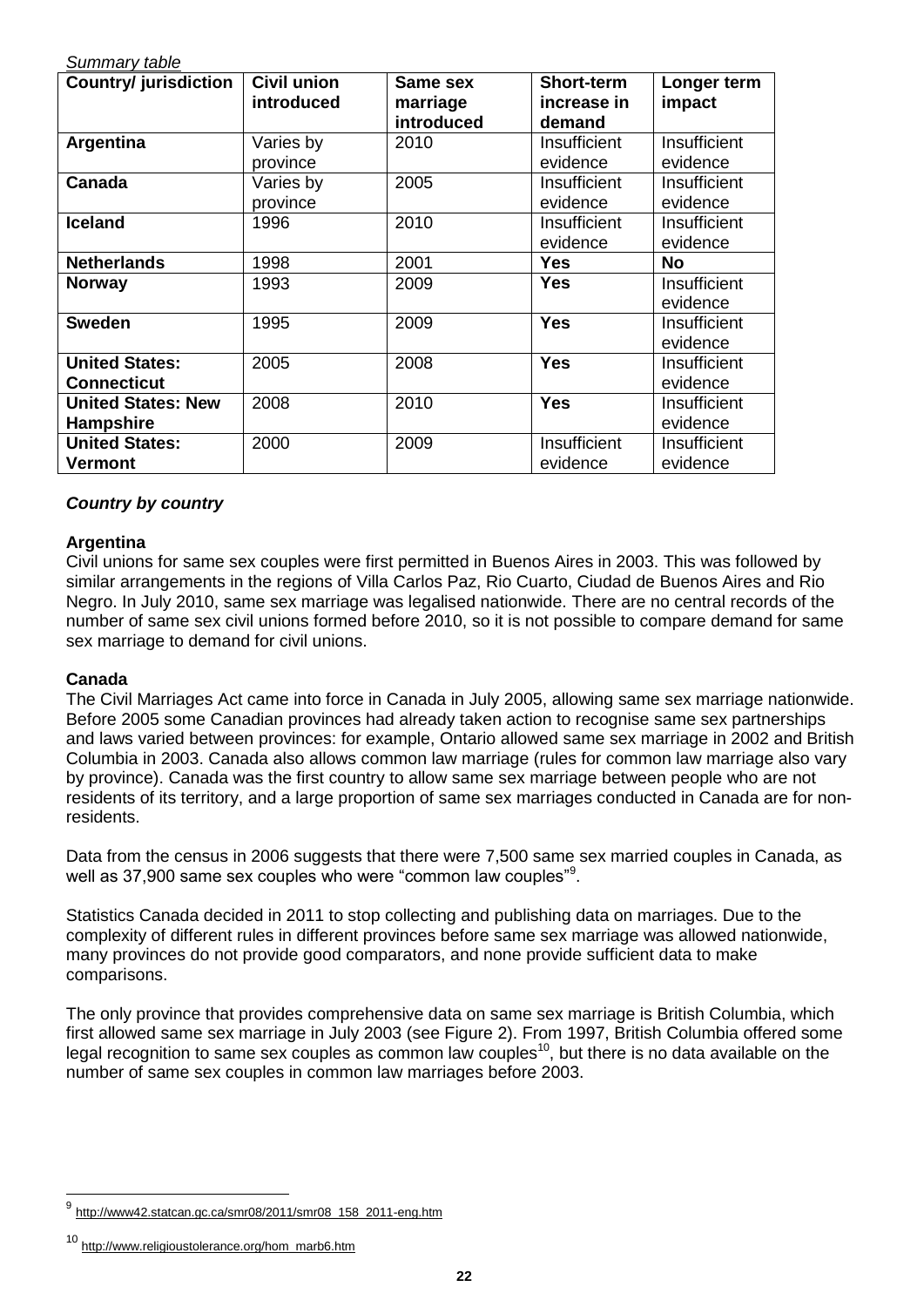

## *Figure 2: Same sex marriage in British Columbia 2003-2010<sup>11</sup>*

\* From July 2003 only

## **Iceland**

Registered partnerships for same sex couples were introduced in 1996 in Iceland. Same sex marriage was legalised, with the passing of a bill with a gender-neutral marriage definition, in June 2010. Comparisons of the demand for marriage compared to registered partnerships are not possible due to the small numbers involved (in 2010 there were 13 same sex marriages, and the annual number of registered partnerships and marriages has been between 9 and 22 per year since 1996)<sup>12</sup>.

## **Netherlands**

 $\overline{a}$ 

Same sex couples in the Netherlands were able to enter into registered partnerships from 1998. In 2001, the Netherlands opened up civil marriages to same sex couples. Since 2001, registered partnerships and civil marriages have been open to same sex and opposite sex couples and couples can convert between the two.

The figures for same sex unions in the Netherlands suggest that there was a peak in registered partnerships when they were introduced in 1998 and another peak when same sex marriage was introduced in 2001 (see Figure 3). The total number of marriages in 2001 represents a 51% increase compared to registered partnerships in 2000.

Since 2001, figures have remained broadly stable, with about 500 same sex registered partnerships and about 1,100-1,400 same sex marriages per year between 2004 and 2009. The total number of same sex unions has now returned to similar levels to those before same sex marriage was introduced. The spike in marriages in 2001 is not entirely explained by new marriages, as this will also include existing registered partnerships being converted into marriages. Statistics Netherlands are not able to distinguish in this data how many marriages are conversions.

<sup>11</sup> Source: British Columbia Vital Statistics Agency,<http://www.vs.gov.bc.ca/>

<sup>12</sup> Source: Statistics Iceland,<http://www.statice.is/Statistics/Population/Marriages-and-divorces>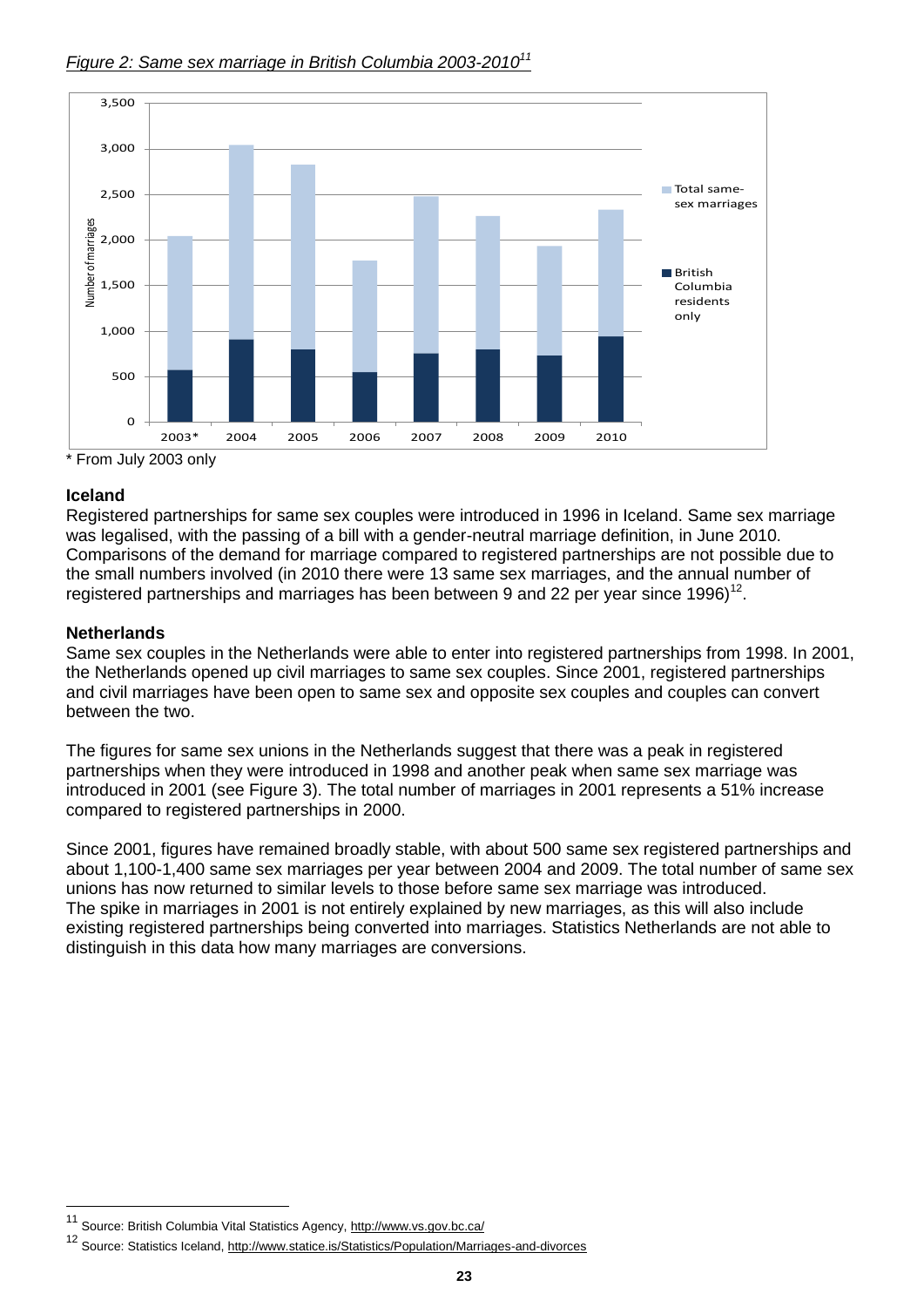

## **Norway**

l

Same sex couples could enter into registered partnerships in Norway from 1993. In January 2009 same sex marriage was legalised and the Registered Partnership Act was repealed, meaning that from January 2009 no new registered partnerships could be formed. Figure 4 below shows the numbers of registered partnerships between 1993 and 2008 and the number of same sex marriages between 2009 and 2011 $14$ .

There was an increase in the total number of same sex unions following the legalisation of same sex marriage in Norway. However, this was in the context of increasing numbers of partnerships in the years preceding the change and the increase appears to have been solely amongst female couples (Figure 4 below compares demand by gender). As marriage for same sex couples has only recently been introduced, we are unable to tell if there has been a long-term increase in demand.

It should also be noted that the pattern in take-up is quite dissimilar to that in the UK, where there was a large spike in demand after the introduction of civil partnerships.

<sup>13</sup> Source: Statistics Netherlands, [http://statline.cbs.nl/StatWeb/publication/?DM=SLEN&PA=37772eng&D1=0,2-4,35-47&D2=40-](http://statline.cbs.nl/StatWeb/publication/?DM=SLEN&PA=37772eng&D1=0,2-4,35-47&D2=40-59&LA=EN&HDR=G1&STB=T&VW=T) [59&LA=EN&HDR=G1&STB=T&VW=T](http://statline.cbs.nl/StatWeb/publication/?DM=SLEN&PA=37772eng&D1=0,2-4,35-47&D2=40-59&LA=EN&HDR=G1&STB=T&VW=T)

<sup>&</sup>lt;sup>14</sup> Source: Statistics Norway,<http://www.ssb.no/english/yearbook/fig/fig-100.html>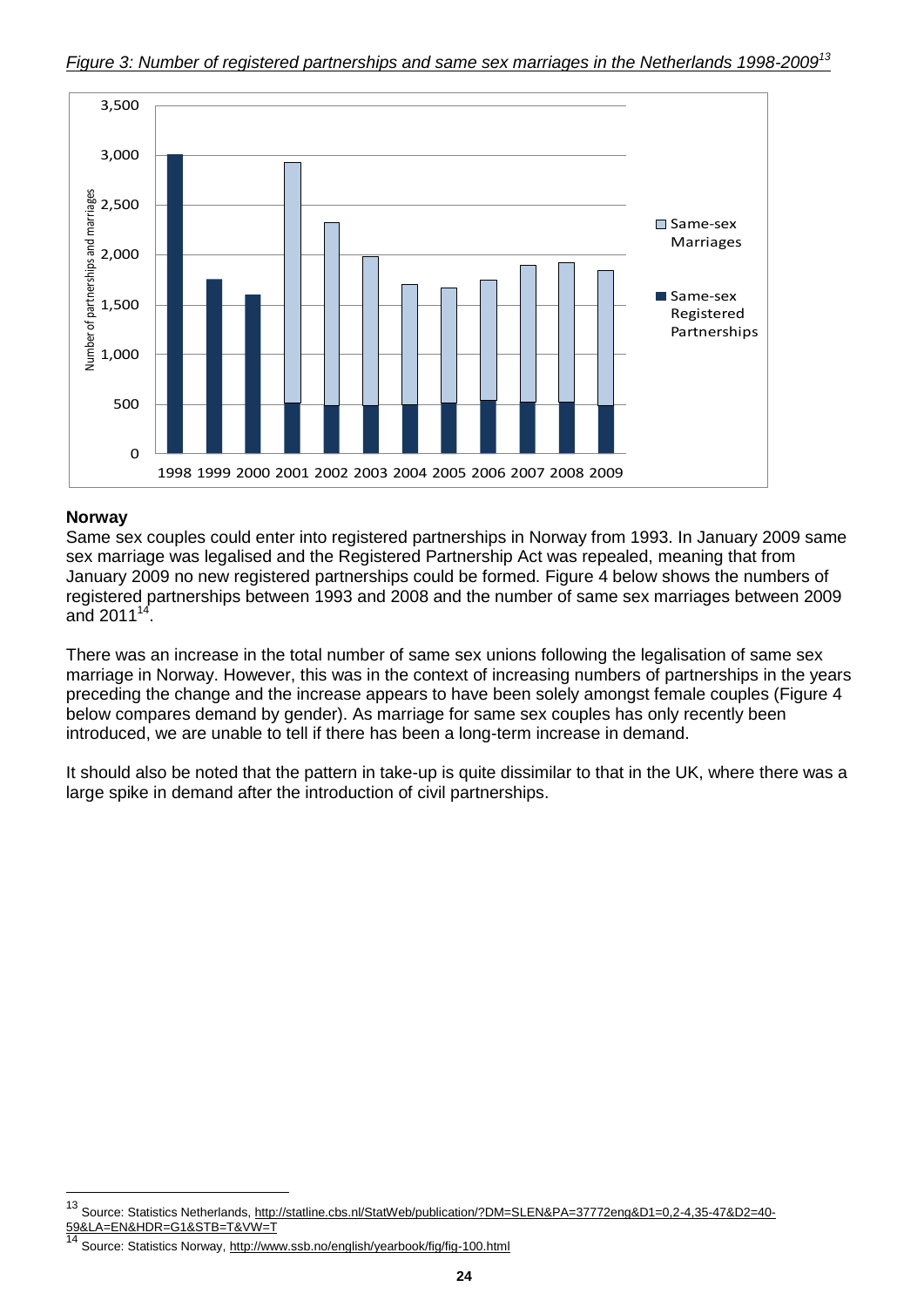

#### Registered partnerships 1993-2008. Marriages of two persons of the same sex. 2009-2011

#### **Sweden**

In Sweden, same sex couples have been able to enter into registered partnerships since 1995. A gender-neutral marriage law came into force in May 2009. The total number of same sex couples who entered into a marriage in 2009 and 2010 was greater than the number entering into registered partnerships in 2008 (an increase of 2.5% between 2008 and 2009 and 29.3% between 2009 and 2010 – see Figure 5).

As in Norway, the total number of registered partnerships had also been increasing between 1998 and 2008, so some of this increase reflects a longer term trend increase. In addition, we are also unable to tell if there has been a longer term change in demand as same sex marriage has only been recently introduced.





The graph above illustrates the number of same sex couples who registered their partnerships between 1995 and 2009 and the number who married between 2009 and 2010. The number of those who converted their registered partnership to a marriage is not included.

 $\overline{a}$ <sup>15</sup> Ibid

<sup>16</sup> Source: Statistics Sweden, [http://www.scb.se/Pages/PressRelease\\_\\_\\_\\_308294.aspx](http://www.scb.se/Pages/PressRelease____308294.aspx)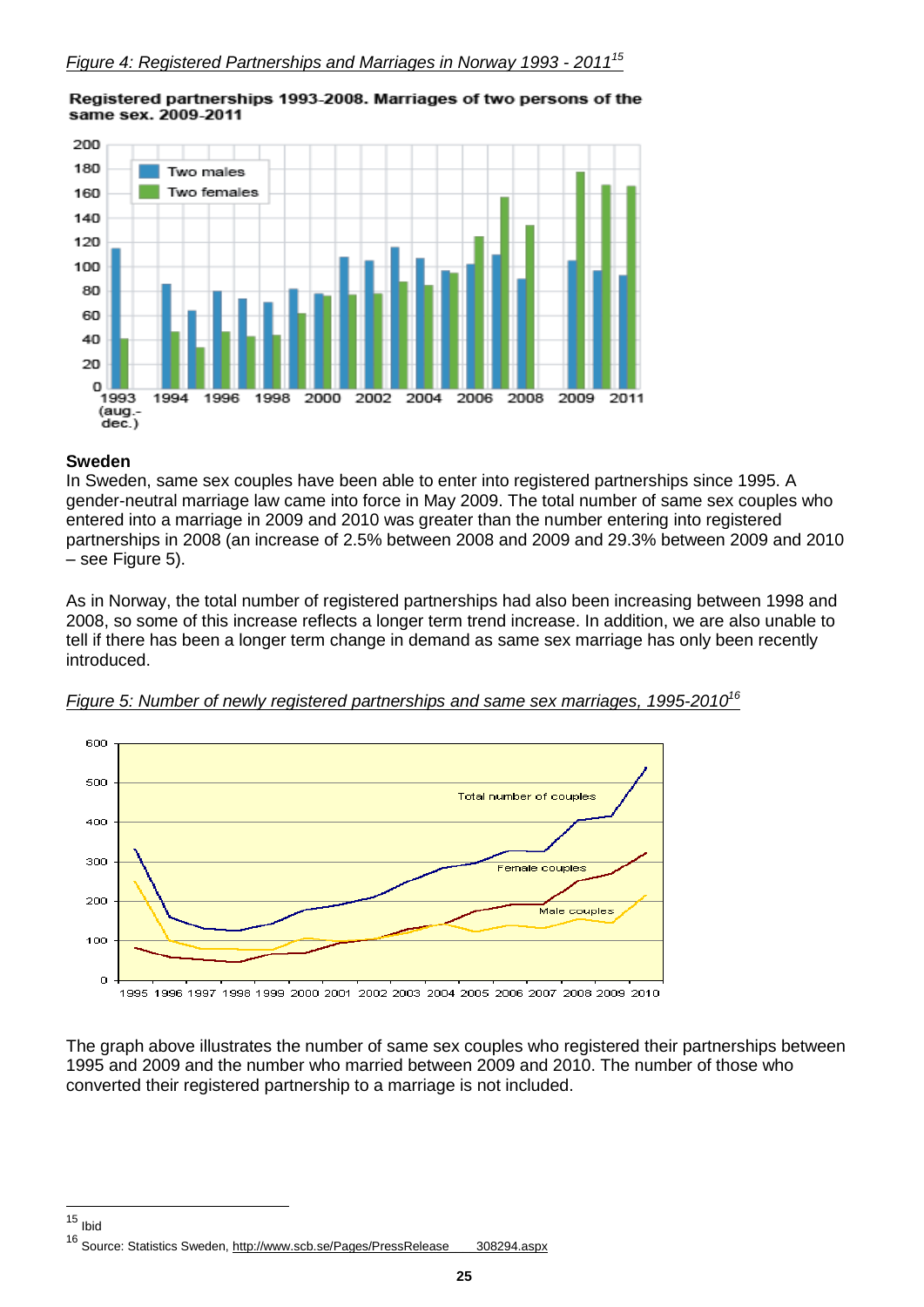## **United States**

Currently, same sex couples can marry in six states in the US (Connecticut, Iowa, Massachusetts, New Hampshire, New York and Vermont) plus the District of Columbia (California also offered same sex marriages between June and November 2008 but no longer does so). Four states offered a form of same sex civil union before marriage: California (not considered below since marriage is not currently available there), Connecticut, New Hampshire and Vermont.

Vermont introduced same sex marriage in 2009, but up-to-date statistics are not available<sup>17</sup>.

**Connecticut** began offering same sex civil unions in 2005. In 2008, same sex marriage was introduced. Both civil unions and marriages were available to same sex couples until October 2010, when civil unions were removed and all civil unions were converted into marriages. Figures from Connecticut show a large increase in demand for marriage compared to civil unions – see Figure  $6^{18}$ . These figures only show new marriages, not conversions, so the increase is solely amongst couples who chose not to enter into a civil union and waited for marriage to become available or more recently formed couples. About 59% of same sex couples married in Connecticut were non-residents who had travelled to the state in order to marry. The numbers of residents getting married in 2009 suggests a small spike in demand, then a fall to similar levels as for previous civil unions.

#### *Figure 6: Civil unions and same sex marriage in Connecticut 2005-2010<sup>19</sup>*



#### Figure 8. Demand for Civil Unions and Marriage in Connecticut

**New Hampshire** introduced civil unions in January 2008 and same sex marriage in January 2010. In 2010, couples in a civil union could convert to a marriage and in January 2011 all remaining civil unions were automatically converted into marriages. Figures for new marriages in 2010 are higher than for 2009, but about the same as for 2008 (see Figure 7). The reduction in 2009 may represent couples holding out for marriage, but there are too few years to allow for any firm conclusions.

Looking at all US states which have introduced civil unions and same sex marriage, Badgett & Herman (2011) estimate that in the first year after introduction, states which extended marriage to same sex couples saw higher rates of formation than states which introduced civil unions<sup>20</sup>. In states allowing same sex marriage, 30% of existing same sex couples got married; in states introducing civil unions, 18% of same sex couples entered a civil union.

l

<sup>17</sup> Data is only available up to 2008, before same sex marriage was introduced. Vermont Vital Statistics Agency,

<http://healthvermont.gov/index.aspx>

<sup>18</sup> Source: Badgett & Herman (2011) "Patterns of Relationship Recognition by Same-Sex Couples in the United States" The Williams Institute <sup>19</sup> Ibid

<sup>&</sup>lt;sup>20</sup> Badgett & Herman (2011) 'Patterns of Relationship Recognition by Same-Sex Couples in the United States' The Williams Institute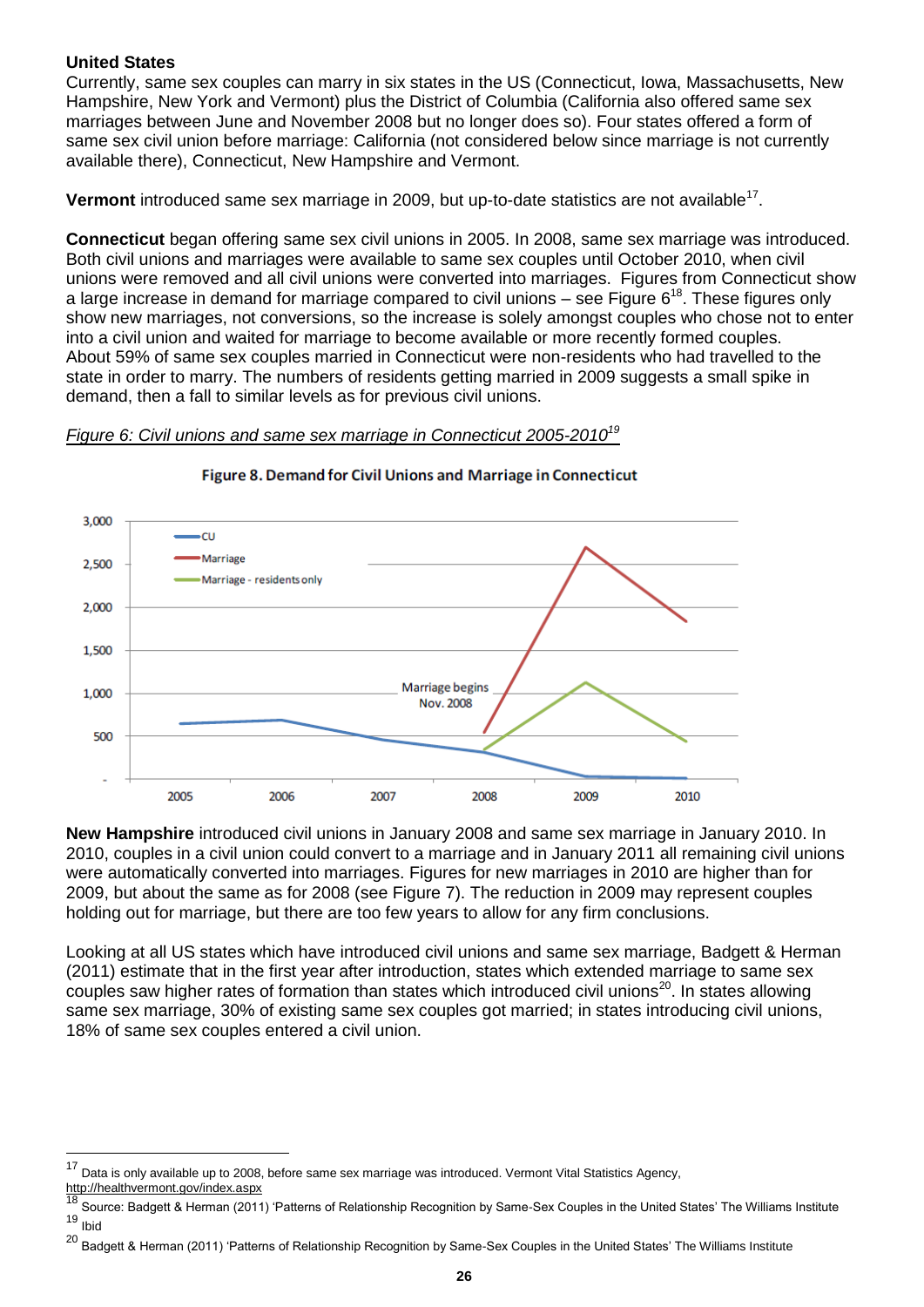

#### *Figure 7: Civil unions and same sex marriages in New Hampshire 2008-2011<sup>21</sup>*

## *Conclusions*

Due to the limitations of international comparisons and the lack of relevant or up-to-date data from many countries, these results should be seen as indicative only.

From the countries/ jurisdictions that have data on same sex marriage, all showed a short-term increase in the number of marriages, compared to the number of civil unions formed in the year before.

The only country that has more than three years' worth of data following the introduction of same sex marriage is the Netherlands. Here, there was a short-term spike in demand for marriage (which is likely to be largely explained by couples converting existing registered partnerships into marriages), but no discernible long-term increase in demand<sup>22</sup>.

Norway and Sweden also show an increase in demand for marriages in the year of introduction. However, a difference in these countries is that the demand for registered partnerships had been steadily increasing since their introduction. The increases in Norway and Sweden look to be slightly greater than the earlier trend increase, but data is not yet available for more than one or two years since same sex marriage was introduced so we cannot tell if this trend will continue. This experience differs from that in the UK, where civil partnerships saw a large initial surge followed by a "steady state". The differences may be due to cultural differences and the fact that the Scandinavian countries introduced registered partnerships much earlier than the UK.

The reasons for the short-term spikes in demand for marriage are not clear from the data. In the Netherlands, it will be largely explained by conversions (though we cannot be sure to what extent). In Connecticut (where conversions are not included in the figures), there are signs of a reduction in civil unions in preceding year, suggesting that some couples may have been "holding out" for marriage to be introduced. In Norway and Sweden, some of the increase will be explained by longer term trends for more same sex couples formalising their relationship.

The conclusion we draw from these comparisons is that England and Wales should expect to see a short-term increase in demand for same sex marriage in the year that it is introduced, despite the fact that civil partnerships have been available for several years. Given there have already been between 68,000 (based on registration data) and 88,000 (based on the Annual Population Survey) (Ross et al

 $21$ <sup>21</sup> Figures provided by New Hampshire Vital Records Administration. Civil unions converted to marriages are estimated by assuming that all same sex marriages in January 2011 were conversions, and that all remaining civil unions converted during 2010.

<sup>22</sup> However, data from the Netherlands only includes three years of registered partnerships before marriage was introduced so there is no clear indication of what long-term demand would have been for registered partnerships.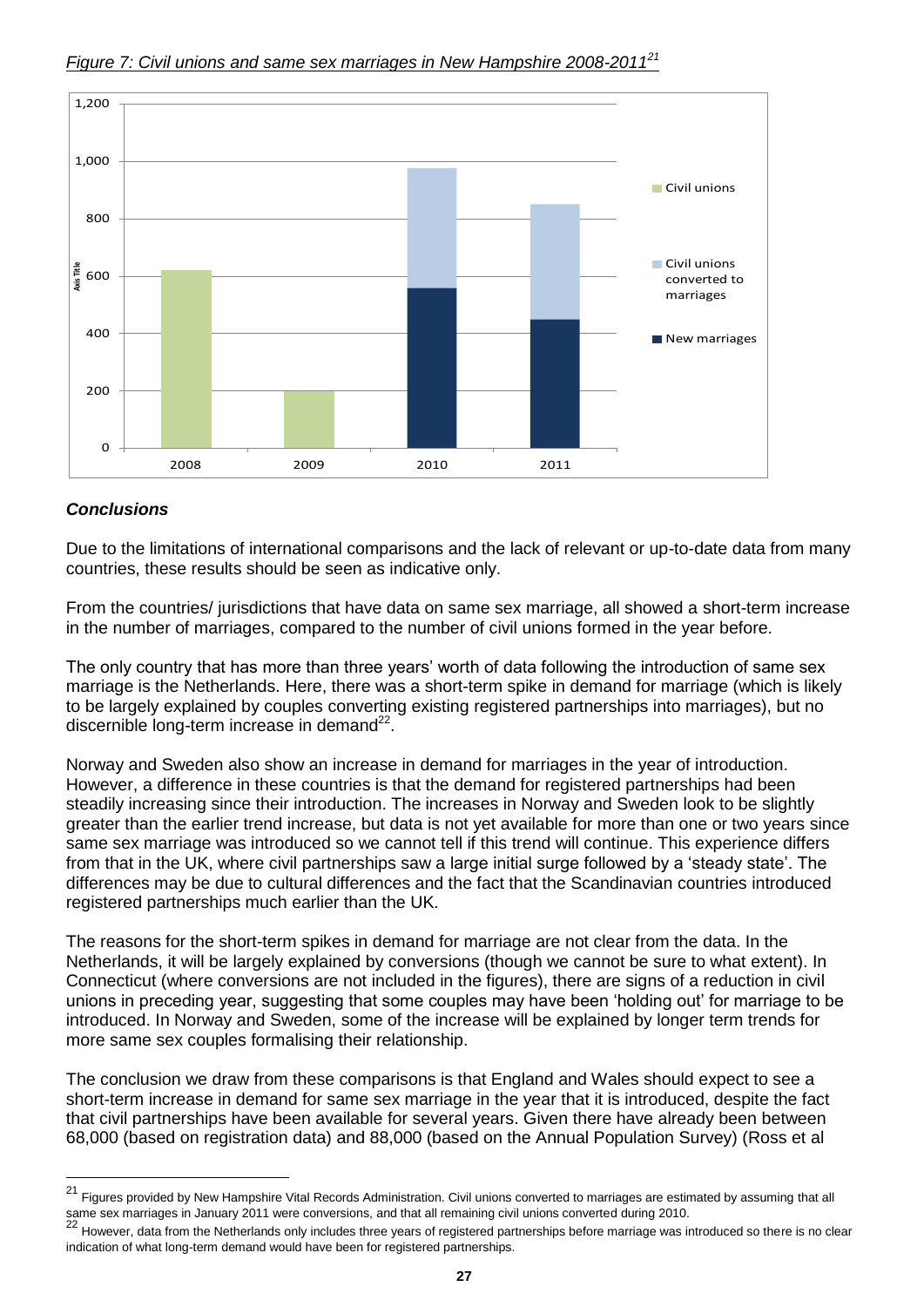2011) civil partnerships, there is likely to be a large demand for conversions<sup>23</sup>. However, the international experiences suggest that there would also be an additional short-term increase in demand on top of these conversions.

In addition, there is not enough evidence available to suggest that any other country has seen a longterm change in demand for marriage compared to previous demand for civil unions.

l

 $^{23}$  Question 9 of the equal civil marriage consultation asked those in a civil partnership whether they would want to convert their partnership into a marriage. Whilst the consultation is not a representative sample, this may provide an insight into how many people may wish to convert their partnership into a marriage.